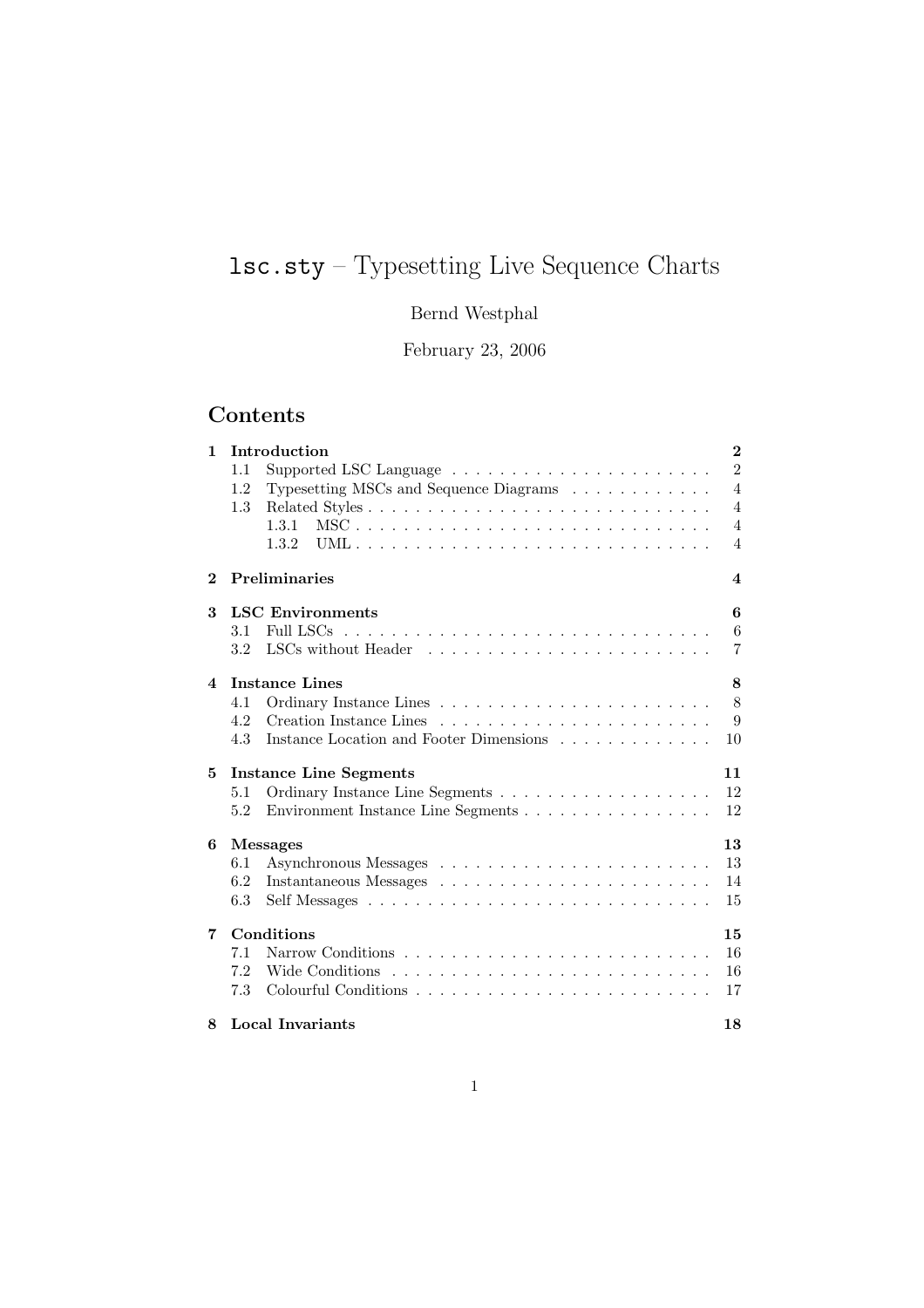| 9 Timer Sets, Timer Resets, and Timeouts | 20 |
|------------------------------------------|----|
| 10 Actions                               | 21 |
| 11 Self Destructions                     | 21 |
| 12 Coregions                             | 22 |
| 13 Simultaneous Regions                  | 23 |
| 14 Technicalities                        | 24 |
|                                          |    |
|                                          | 25 |
|                                          | 27 |
| 15 Typesetting Play-Engine LSCs          | 28 |
|                                          | 28 |
|                                          | 28 |
| 15.3 Branching, Subcharts, and Loops     | 29 |
| 16 Tricks and Tweaks                     | 30 |
|                                          | 30 |
|                                          | 30 |

# 1 Introduction

The lsc.sty package provides means to typeset Live Sequence Charts. The Live Sequence Charts (LSC) language is a variant of Message Sequence Charts (MSC) [IT99]. It's intended use is as a language to formalise requirements on the communication in a (software or hardware) system under design. The basic difference to MSCs is the addition of modalities to the elements of a chart to distinguish mandatory from possible behaviour. For example, locations on instance lines can be hot to indicate that progress is required to satisfy the LSC (liveness) or cold to indicate that behaviour without progress is acceptable. This is where the LSC language gets its name from.

#### 1.1 Supported LSC Language

For further information on the original syntax, semantics, and pragmatics of the LSC language see:

[DH01] Werner Damm and David Harel, LSCs: Breathing Life into Message Sequence Charts, Formal Methods in System Design, 19(1):45– 80, July 2001.

The LSC language presented in this publication is (up to minor deviations in style) fully supported by lsc.sty.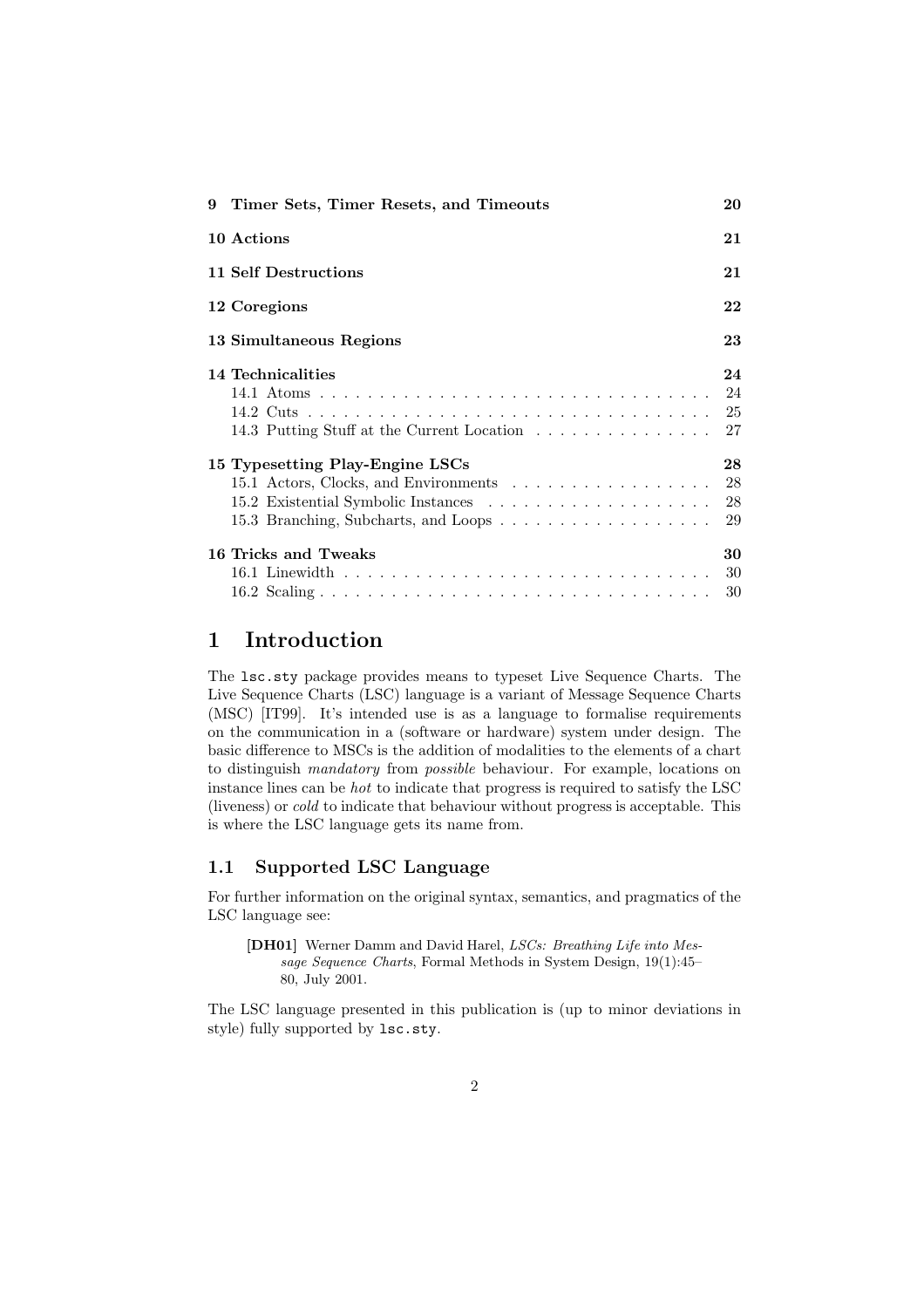From the original language, two dialects emerged, each of them tailored for a particular use of an LSC specification, i.e. a collection of single charts. The dialect presented in

[Klo03] Jochen Klose, Live Sequence Charts: A Graphical Formalism for the Specification of Communication Behaviour, PhD thesis, Carl von Ossietzky Universität Oldenburg, 2003.

considers LSCs as the requirements specification language in a classical development process where the system implementation is finally tested to satisfy the requirements or, possibly better, a system model is formally verified to satisfy the requirements.

To this end, the author added timers and timing intervals (also taken from MSCs), local invariants to state requirements on spans of time in contrast to conditions which apply only to single points of time, three activation modes, and two interpretations, but doesn't support scopes. The articles

- [KW02] Jochen Klose and Bernd Westphal, Relating LSC Specifications to UML Models, In: Hartmut Ehrig and Martin Große-Rhode (Eds.), Proceedings of the Workshop Integration of Software Specification Techniques (INT'02), pages 130–137, April 2002.
- [DW05] Werner Damm and Bernd Westphal, Live and Let Die: LSCbased Verification of UML-Models, Science of of Computer Programming, 55(1–3):117–159, March 2005.

provide a further extension to so called dynamic binding instance lines.

The LSC language presented in these publications is (up to minor deviations in style) fully supported by lsc.sty.

The dialect presented in

[HM03] David Harel and Rami Marelly, Come, Let's Play: Scenario-Based Programming Using LSCs and the Play-Engine, Springer-Verlag, 2003.

is tailored for an approach called play-outplay-out. In this approach, the LSC specification is the implementation. A tool called play-engine interprets an LSC specification that has to be related to a GUI. If the GUI is operated by a user, then the play-engine looks up its collection of LSCs and operates the GUI accordingly, thus interacts with a user.

To this end, they added, for example, actor instance lines, actions to modify the system state and extended scopes to loops. They independently also added symbolic instances, means to handle time and to exclude observations by forbidden elements, and two interpretations.

The LSC language presented in [HM03] is not fully supported by lsc.sty, and if supported, features are rendered in the style and terminology of [Klo03]. Section 15 discusses how some constructs of this LSC dialect can although be typeset with some manual intervention using some special features lsc.sty.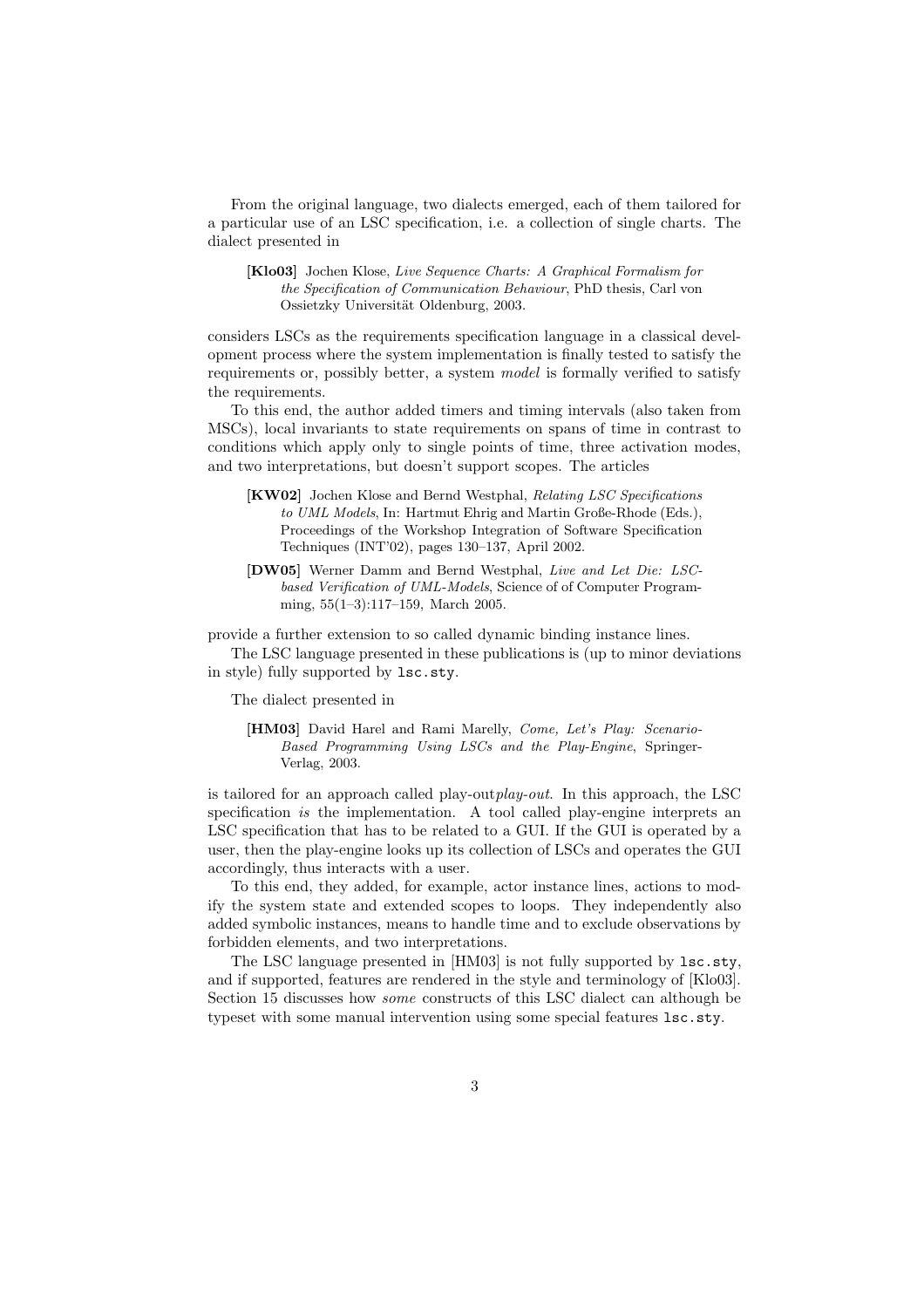#### 1.2 Typesetting MSCs and Sequence Diagrams

As LSCs are a derivative of MSCs as are UML's Sequence Diagrams (SDs), there is a common sublanguage and MSCs or SDs from the common sublanguage may well be typeset using lsc.sty.

But note that there are no plans to extend lsc.sty to full support of either language. For MSCs, for example, there is an own LAT<sub>EX</sub> style and SDs may finally be supported by styles for typesetting UML diagrams.

#### 1.3 Related Styles

As soon as lsc.sty reached some usable state – of course – it turned out that there exist L<sup>A</sup>TEX packages for typesetting variants of sequence diagrams from which  $lsc.sty$  could have been derived from.

We briefly list and discuss the styles we're aware of in the following sections.

#### 1.3.1 MSC

Version 1.13 of the mscmsc.sty package<sup>1</sup> by S. Mauw and V. Bos [MB01] claims to support the full MSC2000 language.

The most obvious difference is that msc.sty seems to be able to compute a layout on its own, i.e. it only takes a description of the dependencies in the LSC, i.e. the user needn't give precise positioning commands while manual intervention is still possible.

In contrast, lsc.sty is more low level as it expects all layout to be given by the user.

#### 1.3.2 UML

For example, the pst-uml.sty package<sup>2</sup> by M. Diamantini provides rudimentary support for UML sequence diagrams.

### 2 Preliminaries

The macros provided by lsc.sty can be divided into three categories:

- Environments. The FullLsc and Lsc environments draw LSC charts with and without header, the lscinst and lsccreateinst environments draw instances within LSCs, and the coregion and simregion environments mark coregions and simultaneous regions within instances.
- Atomic Commands. An atomic command directly draws an LSC element, instance line segment, or annotation that is related to only a single location. Examples are instance line segments, action boxes, or timer set/reset and timeout.

<sup>1</sup>http://www.win.tue.nl/ sjouke/misc/mscpackage

<sup>2</sup>http://www.ensta.fr/ diam/latex/pst-uml/index.html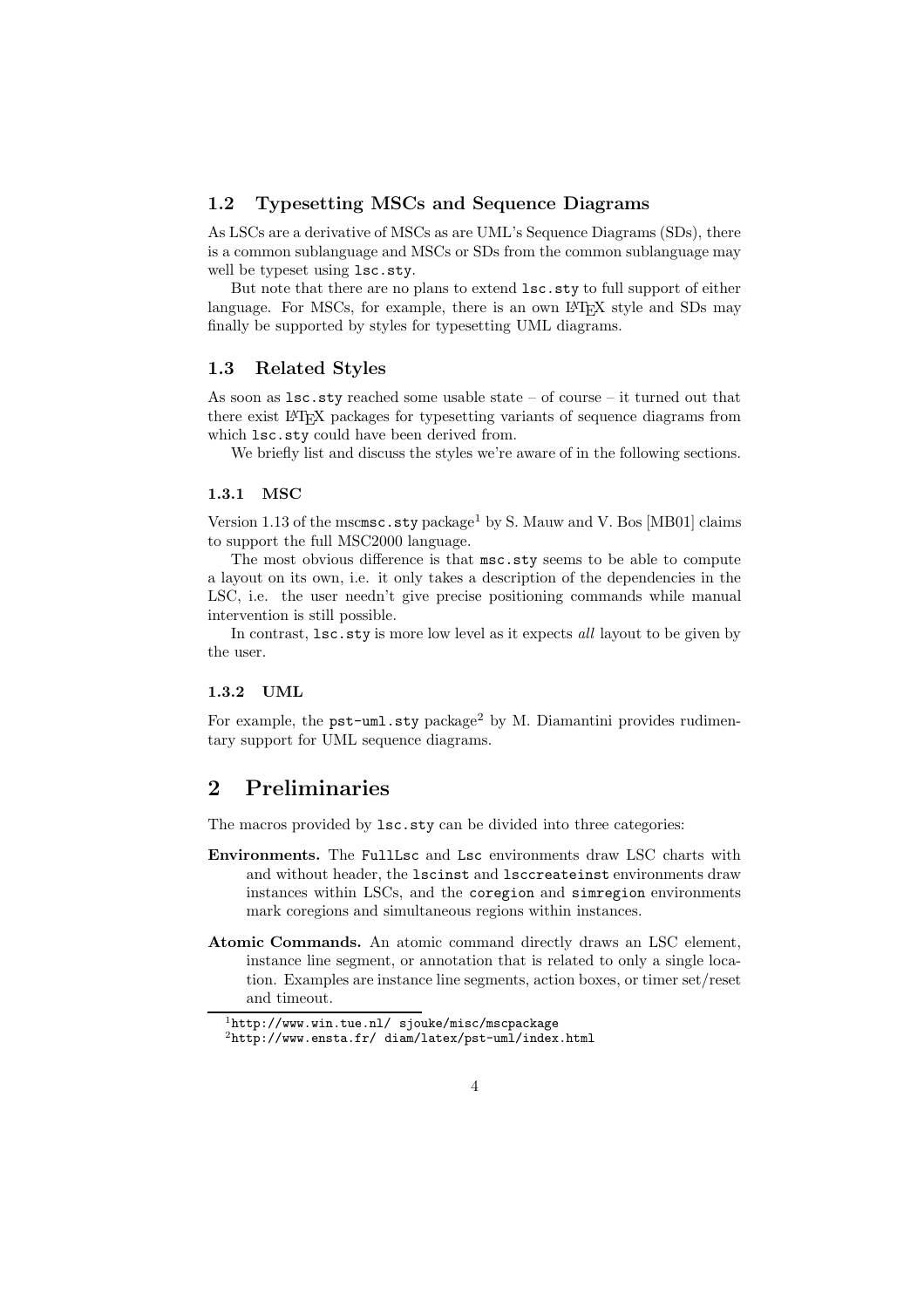

Figure 1: Exploded view of a simple LSC.

Composite Commands. Composite commands draw LSC elements that are related to more than one location. There are typically macros to set the locations which are used within an instance line environment and one macro which finally draws the element based on the set locations. A typical example are the macros for messages which comprise one macro for setting the sending location, one macro for setting the reception location, and a macro which draws the message arrow.

Figure 1 illustrates the drawing principle. The LSC in the middle is the result of the source on the right. To pinpoint the relation between commands and graphics, we provide an exploded view on the left and connect graphics and text by dotted lines.

In the example, the Lsc environment draws nothing as we use the quantification 'none' (which is special to lsc.sty and not part of any LSC dialect) and have no prechart. If we used 'universal' or 'existential', then the Lsc would draw the solid or dashed frame around the body and if we had a prechart, Lsc would draw the large dashed kandis.<sup>3</sup> But although it doesn't draw something, it defines the pspicture environment enclosing the LSC and thereby defines the box boundary. The size of the box is determined by the number of instance lines (1 in the example) and their height (3 pstricks units in the example).

Within the Lsc environment, there is a single lscinst environment. It takes one required argument, the instance name, and is responsible for drawing the instance head and footer. A possible parameter controls the shape of the head and the footer (cf. Section 4).

Within the lscinst environment, there are only atomic commands in the example. The \lscLine command draws an instance line segment and ad-

<sup>3</sup>A kandis is a giant sugar crystal which plays a role in East Frisian tea ceremonies (first the kandis, then the tea, and then slowly and carefully some cream). From the side a kandis typically looks like a hexagon, i.e. like the shape used for rendering conditions and pre-charts. Throughout this text, we use kandis to denote the hexagon shape.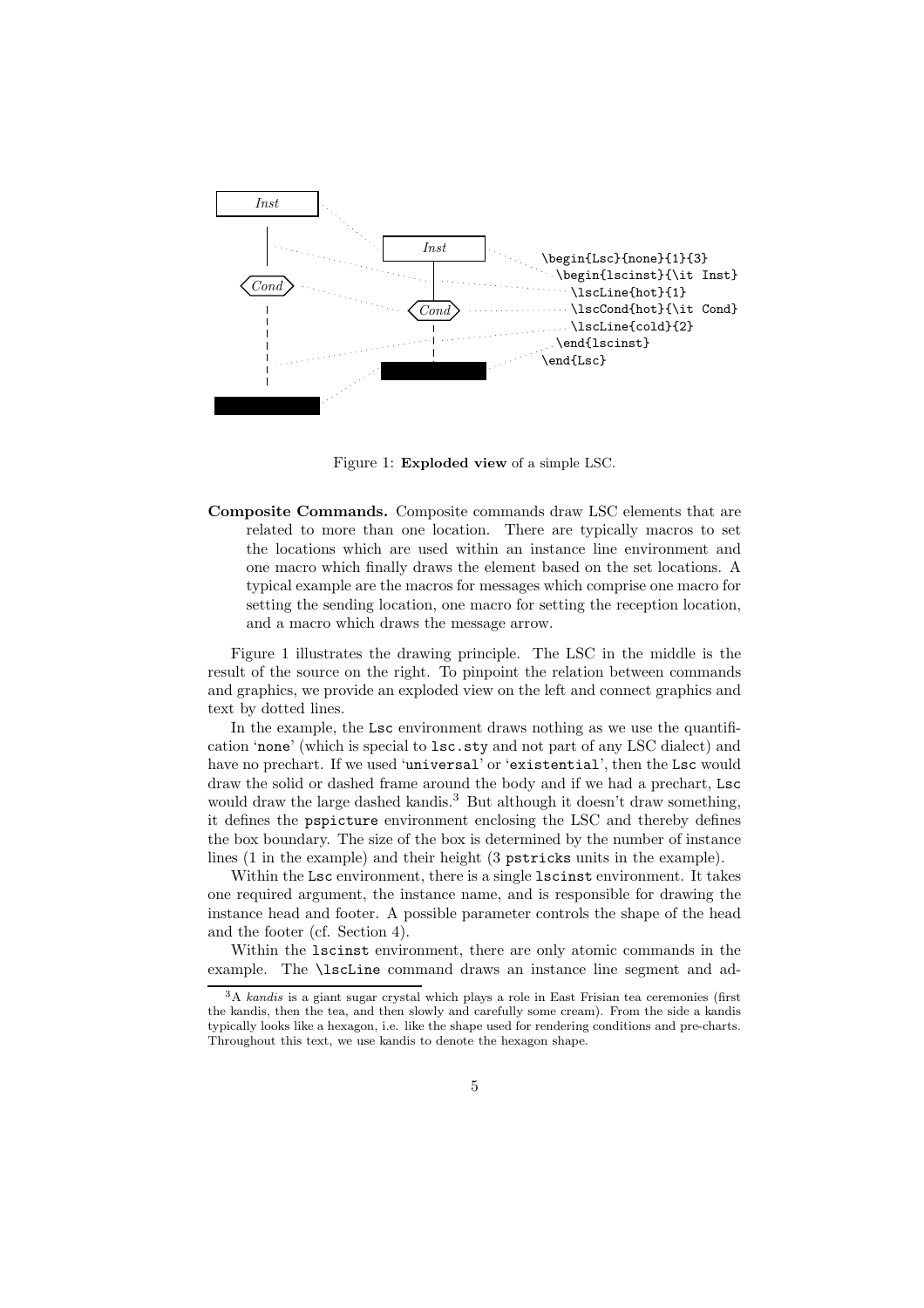vances vertical position by the segment length. The first parameter is either 'hot', 'cold', or 'none' and gives the temperature (or mode) of the location at the beginning of the instance line segment (cf. Section 5 for the pseudo-mode ''none''). The second parameter is the instance line segment length. In the example, we use pstricks units, but any length understood by pstricks will do (cf. Section 5 for a discussion of environment instance line segments and their optional parameter for timing intervals).

The \lscCond command draws a condition restricted to a single instance line, also called narrow condition (cf. Section 7 for a discussion of narrow vs. wide conditions). The first parameter is either 'hot' or 'cold' and gives the mode, the second parameter is the condition expression. The \lscCond command doesn't advance the vertical position, that is, all atomic commands different from instance line segments which are given between two instance line segments are drawn at the same position and implicitly form a simultaneous region. The simregion environment can be used to make this explicit by drawing a large dot at the shared location (cf. Section 13).

Note that the instance line segments in the LSC in the middle of Figure 1 are of different length according to the source on the right but appear to be of roughly the same length. The reason for using different lengths is that the first instance line segment spans from the bottom line of the instance header frame to the top line of the condition kandis. The second instance line segment spans from the top (!) line of the condition kandis to the bottom (!) line of the footer, i.e. the beginning is hidden by the condition and the end is hidden by the footer. The former hiding takes place because only after drawing an instance line segment, all elements in the simultaneous region before it are "flushed". The footer is drawn after the last instance line segment has been drawn but it is the only element whose bottom line is positioned at the current position. Conditions, for example, are placed such that the top line lies at the current position.

# 3 LSC Environments

The lsc.sty package provides two environments for LSCs, one for complete LSC specifications and one omitting the header, in particular to typeset LSC bodies only without enclosing frame.

#### 3.1 Full LSCs

|                            | {invariant   initial   iterative}                       |
|----------------------------|---------------------------------------------------------|
|                            | $\{strict  weak  permissive \}$                         |
|                            | $\{existential universal\}$ { $nri nsts$ }{ $nrl ocs$ } |
|                            |                                                         |
| $\end{math}$ \end{FullLsc} |                                                         |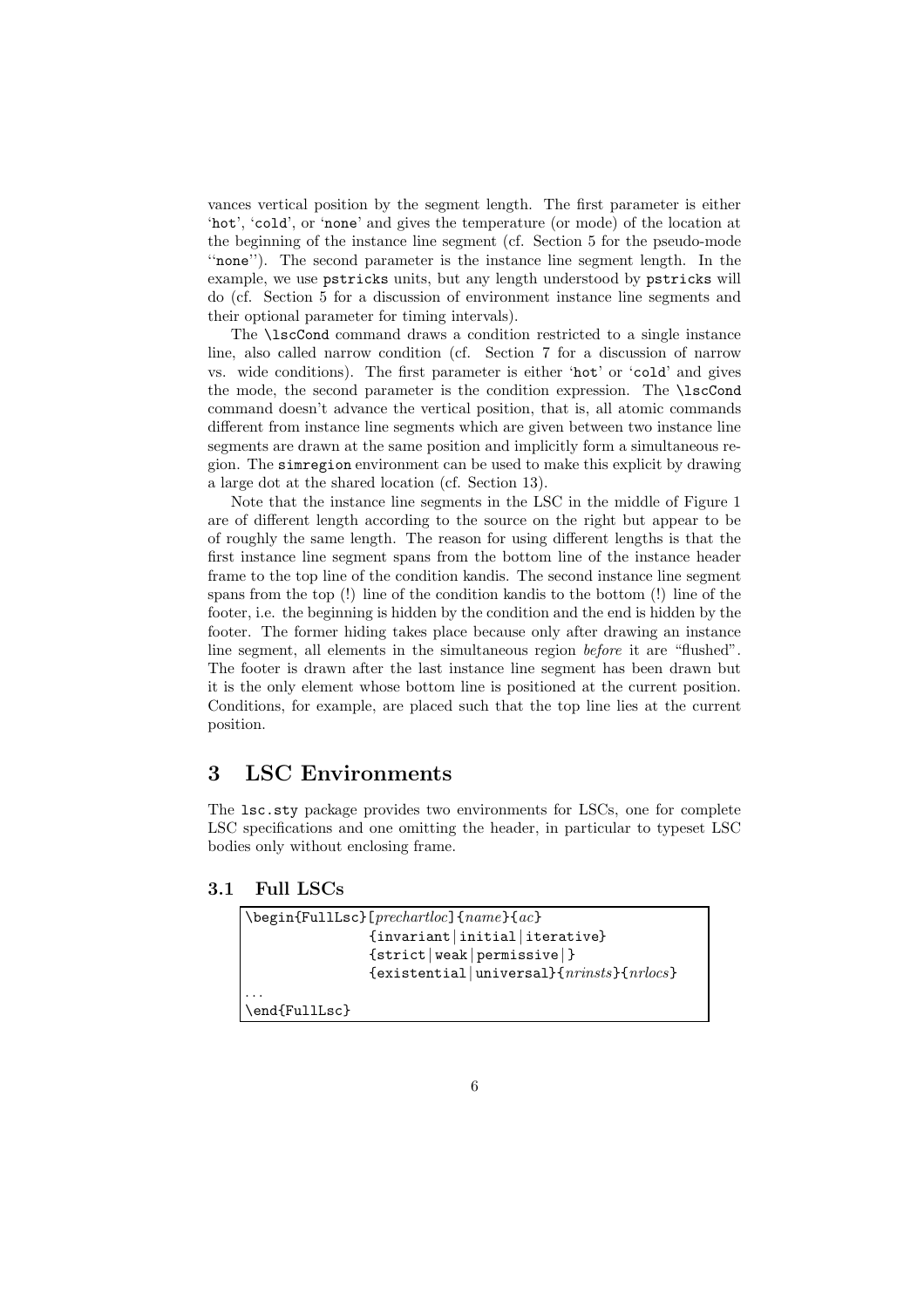The Lsc environment typesets full LSCs, i.e. LSC with a header giving the name *name*, the activation condition *ac*, the activation mode (one of 'invariant', 'initial', or 'iterative'), the interpretation, (one of 'strict', 'weak', 'permissive', or empty), and the quantification (either 'universal' or 'existential').

The optional first parameter gives the height of the pre-chart, nrinsts is the (strictly positive) number of instances, and nrlocs the height of instance lines.



Note that the interpretation 'weak' maps to the unified name permissive in the LSC header. If no interpretation is given, the corresponding field is not present in the LSC header at all.



3.2 LSCs without Header



The Lsc environment is provided to typeset LSCs without header and LSCs without surrounding frame indicating the quantification. With the special quantification 'none', the frame is omitted and thus only the LSC body drawn. This is useful in publications on LSCs which discuss, for example, the compilation of LSC bodies to automata.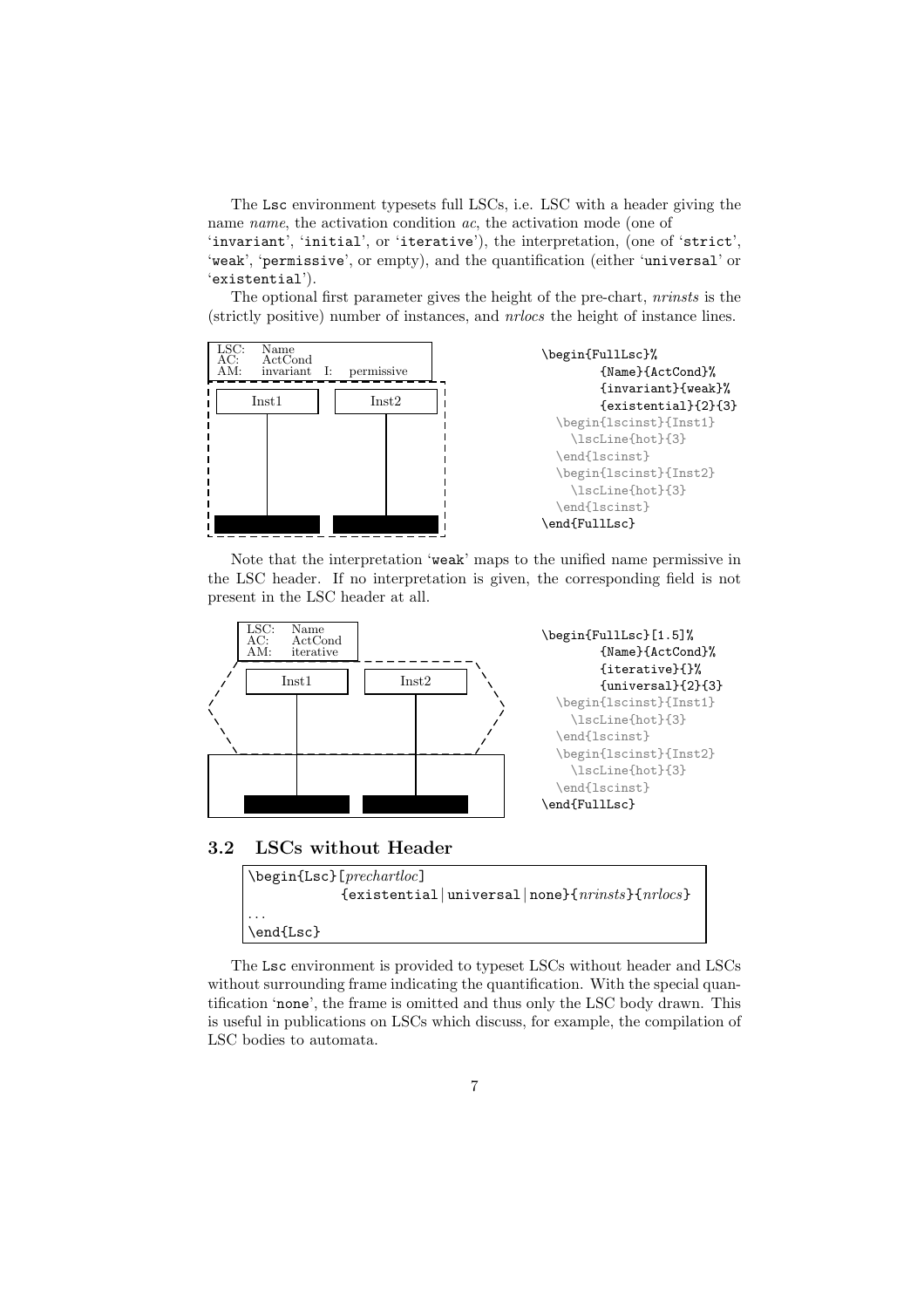

# 4 Instance Lines

There are two flavours of instance line environment, ordinary and creation instance lines. Creation instance lines are used to indicate that an object is created during a scenario. To this end the instance head can be placed some offset below the regular position of instance heads and it defines a hook for the composite \lscCreate command which draws the creation arrow.

### 4.1 Ordinary Instance Lines

| \begin{lscinst}[MSC SD noboxSD esymMSC <br>$\texttt{esymSD}$ { $name$ } |
|-------------------------------------------------------------------------|
| $\ddot{\phantom{0}}$<br>\end{lscinst}                                   |

The name is set on top of the instance line segments. The optional parameter controls the appearance of the instance header and footer according to the following table:

|                 | framed header | footer |
|-----------------|---------------|--------|
| 'MSC' (default) | solid         |        |
| 'SD'            | solid         |        |
| 'noboxSD'       | none          |        |
| 'esymMSC'       | dashed        |        |
| 'esymSD'        | dashed        |        |

There is no kind for the fourth possible combination – nobody wants the combination of no frame but a footer.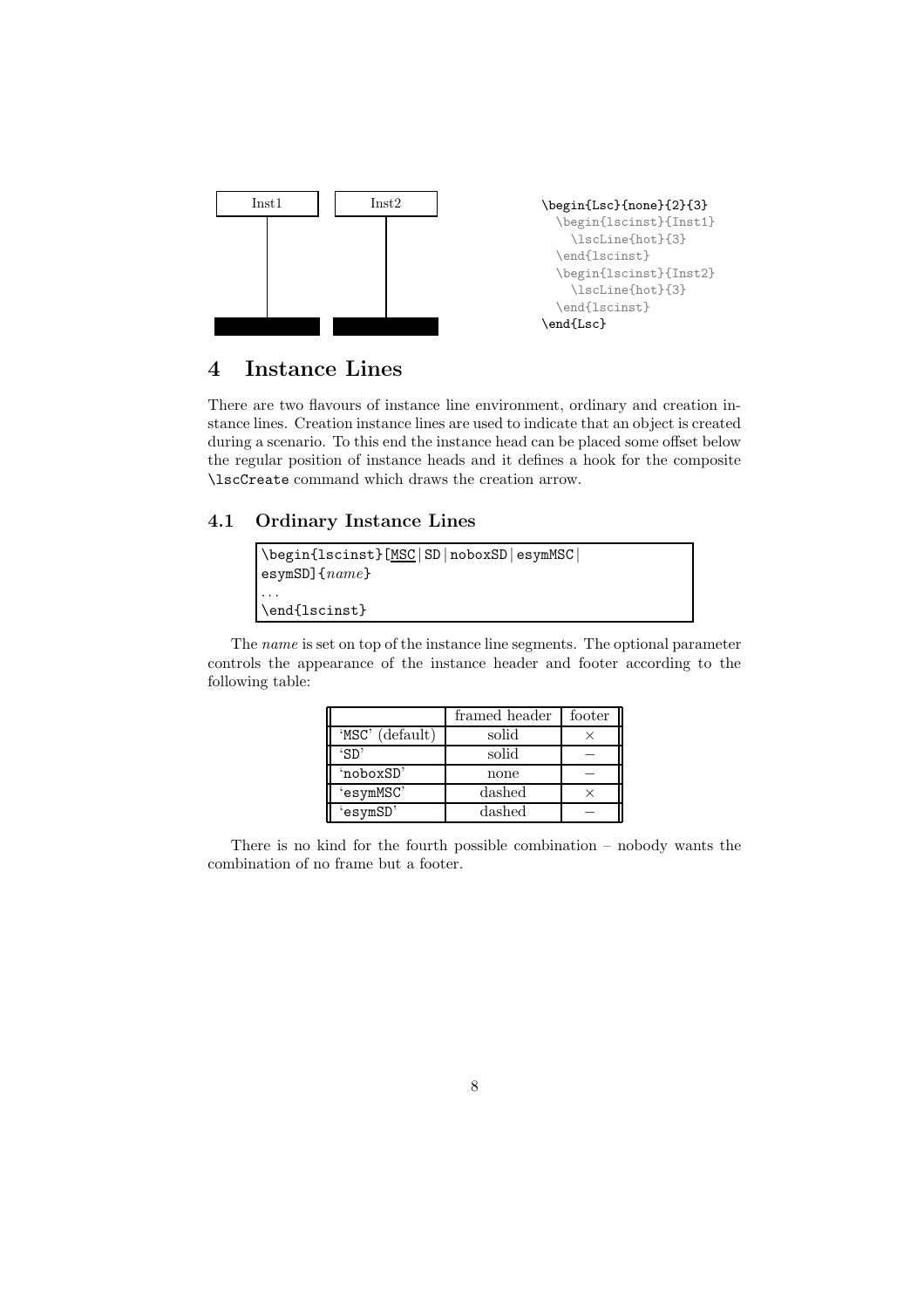

See Section 15.2 for examples of existential symbolic instances.

### 4.2 Creation Instance Lines



The optional parameter lsccreateinst and the name work just like in the lscinst environment. The additional parameter offset gives the offset of the instance header relative to the headers of ordinary instance lines. That is, it is exactly equivalent to lscinst if the offset is 0 and the corresponding command is omitted.

#### \lscCreate{id}

The parameter  $id$  is a legal LAT<sub>E</sub>X identifier which can be used in the  $\iota$ scCreate command to draw the create arrow.

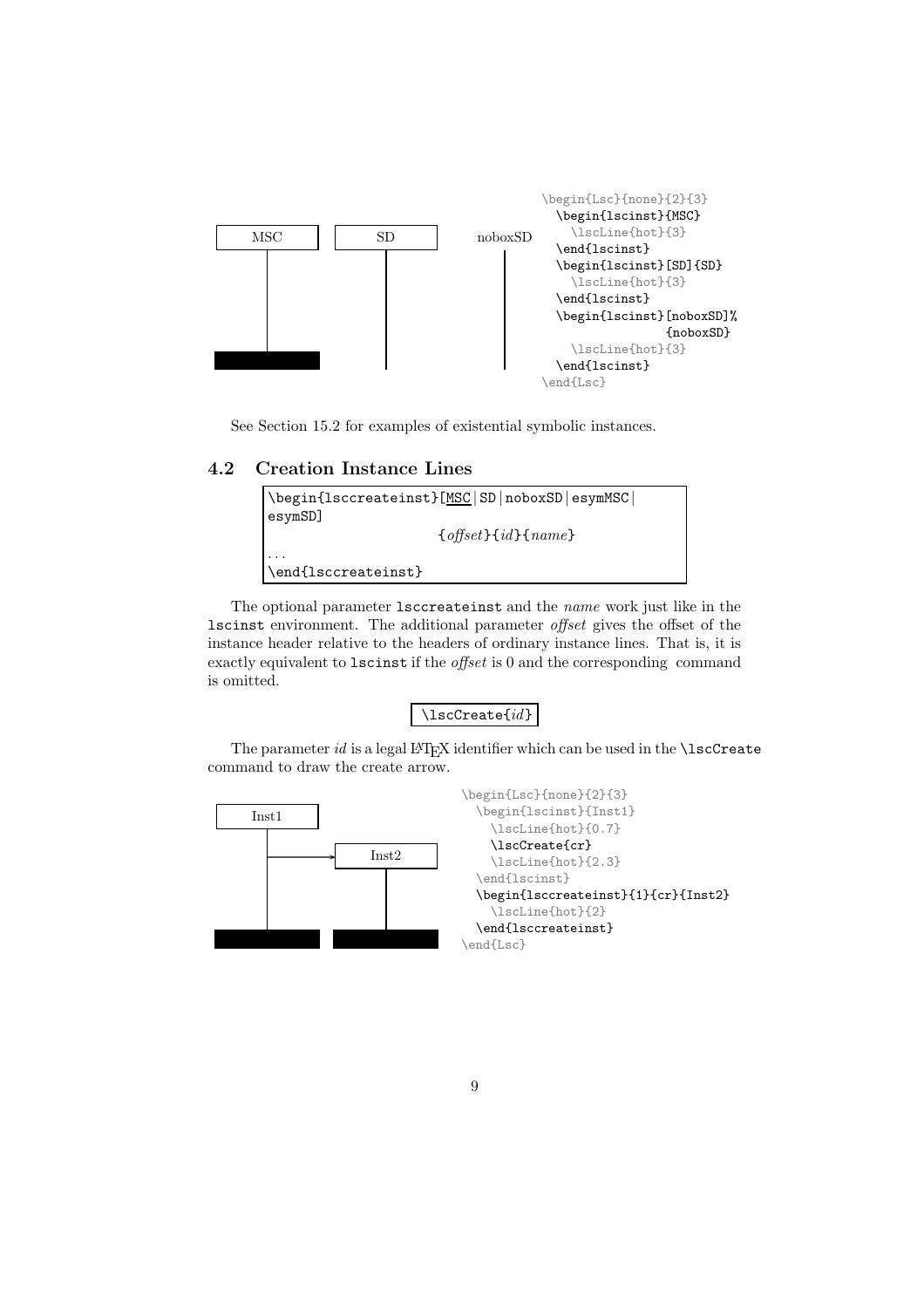

Figure 2: Dimensions of a location.



Note that the creation arrow ends at the border of the frame when the instance head has a frame and at the label if there is no frame. Further note that the instance line end of the arrow is located 0.3 pstricks units above the bottom of the instance head such that the instance line segment lengths on the instance line with the \lscCreate can easily be adjusted to obtain a vertical arrow.

The creation arrow is drawn as soon as both ends, i.e. the \lscCreate location and the creation instance, are given. The identifier is then undefined, i.e. the same identifier may legally occur in two \lscCreate/lsccreateinst pairs in the same LSC – but this is obviously bad style.

#### 4.3 Instance Location and Footer Dimensions

| \lscLocationWidth  |  |
|--------------------|--|
| \lscLocationHeight |  |

The LSC's box boundary is basically computed in terms of the width and height of a single location within an instance (cf. Figure 2) as defined by lengths \lscLocationWidth (default: 3 pstricks units) and \lscLocationHeight (default: 1 pstricks unit). The width of the LSC body is computed as

number of instances ∗ \lscLocationWidth

and the height of the LSC body is computed as

number of locations \* \lscLocationHeight.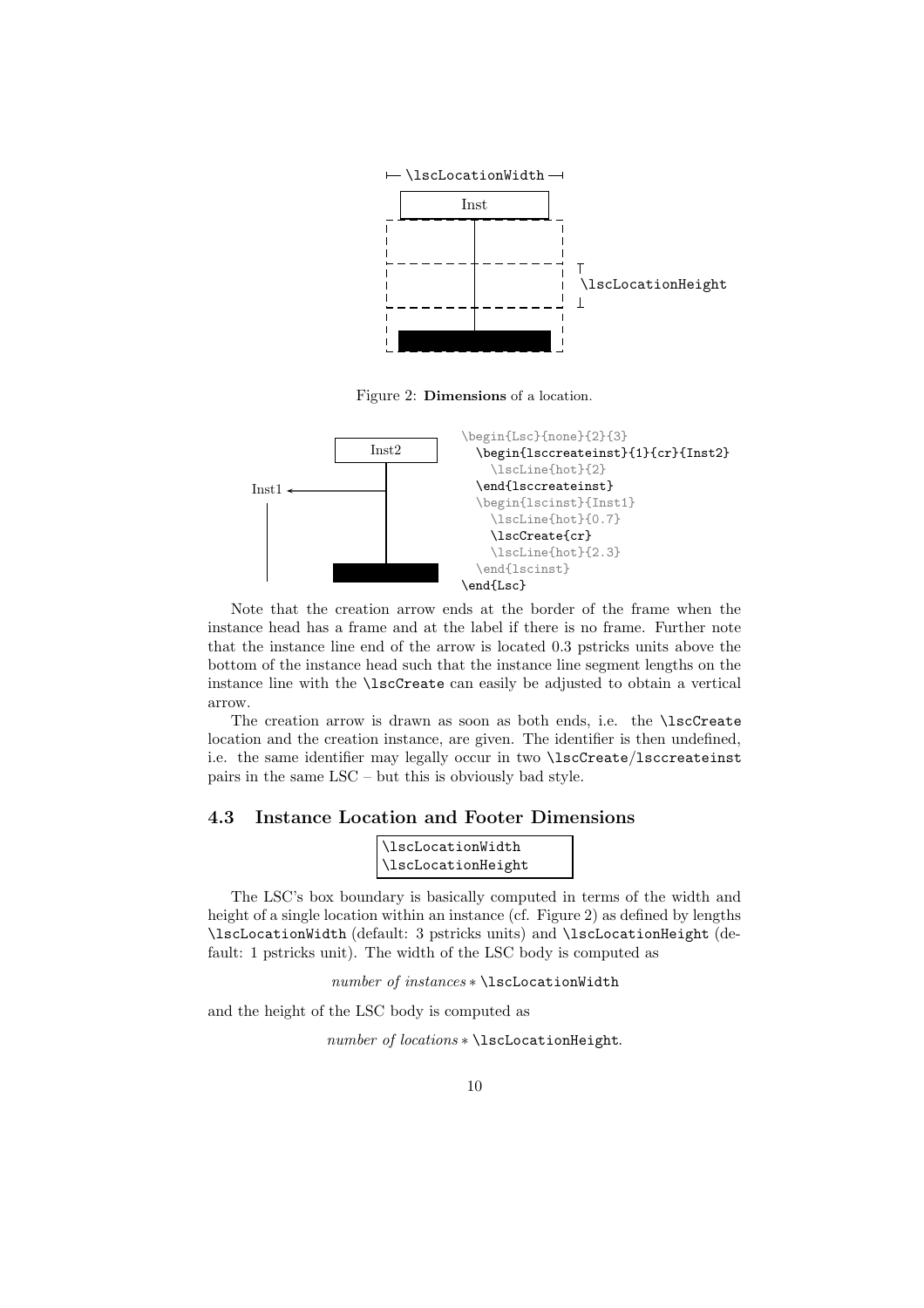Both lengths can be manipulated, for example, to obtain wider or narrower instances or to globally scale the length of instance line segments.

To change the dimension for only a single LSC, one can exploit that curly braces in L<sup>A</sup>TEX define scopes and that changes to lengths or commands are local to these scopes. To this end we have enclosed the manipulation of the lengths and the Lsc environment in curly braces.



Note that the height of the instance head frame depends on the height of its content, i.e. a \parbox may be used to obtain multiline annotations in instance heads.

#### \lscFooterHeightFactor

The command (!) \lscFooterHeightFactor (default: 0.2) affects the appearance of instance footers. It should be set to a positive real number, at best from the left-open interval ]0, 0.2]. The footer is basically a filled framebox around a \rule of height

#### \lscFooterHeightFactor ∗ \lscLocationHeight.



# 5 Instance Line Segments

There are two flavours of instance line segments, ordinary and environment instance line segments. Environment instance line segments are rendered like the ones of Sequence Diagrams.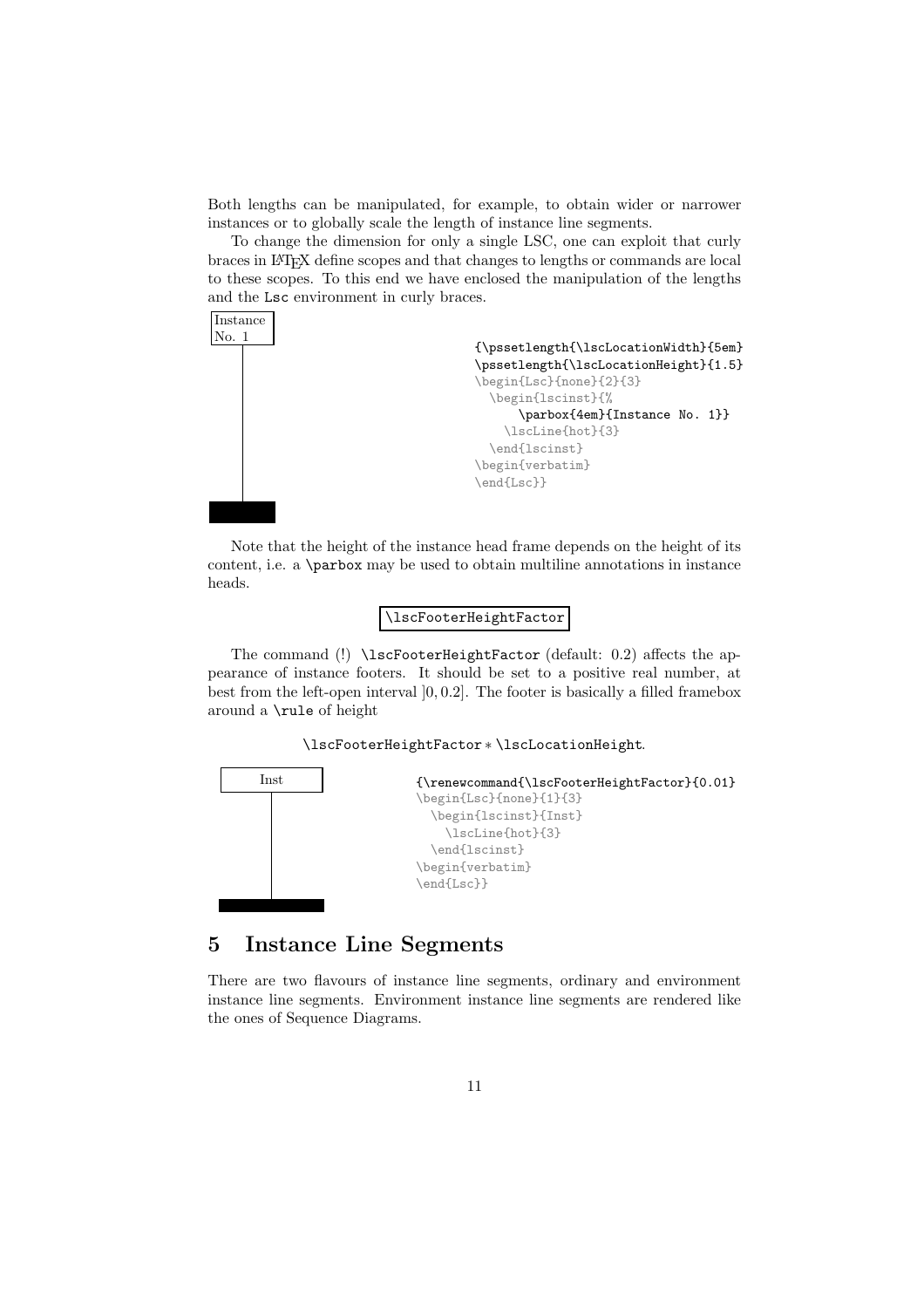#### 5.1 Ordinary Instance Line Segments

\lscLine[interval]{hot | cold | none}{length}

The **\lscLine** command draws the elements belonging to the location where the line starts, draws the instance line segment of length length, and advances the vertical position by this amount. The mode ''none'' is not a valid mode of LSCs but only present to draw an invisible line segment to draw abstract LSCs, e.g. to explain LSC construction algorithms.

The actual length of the line segment is computed as length **\lscLocationHeight**.

If the optional interval is given, it rendered to the right of the instance line segment. This may be any content, but it is typically used to place timing intervals.



Note that timing intervals are always vertically centred on the line and put to the right. As this is already the optional parameter, there are no plans to support variable positioning of the timing interval but nobody keeps you from using \rput should the need arise.

The \lscLine command doesn't set the line colour, thus one can obtain colourful LSCs using the \psset command.



5.2 Environment Instance Line Segments

\lscEnvLine[interval]{hot | cold}{length}

The \lscEnvLine behaves just like \lscLine, only the instance line segment is rendered differently, namely in Sequence Diagram style. To indicate hot segments, a solid line is drawn on top of the environment line segment.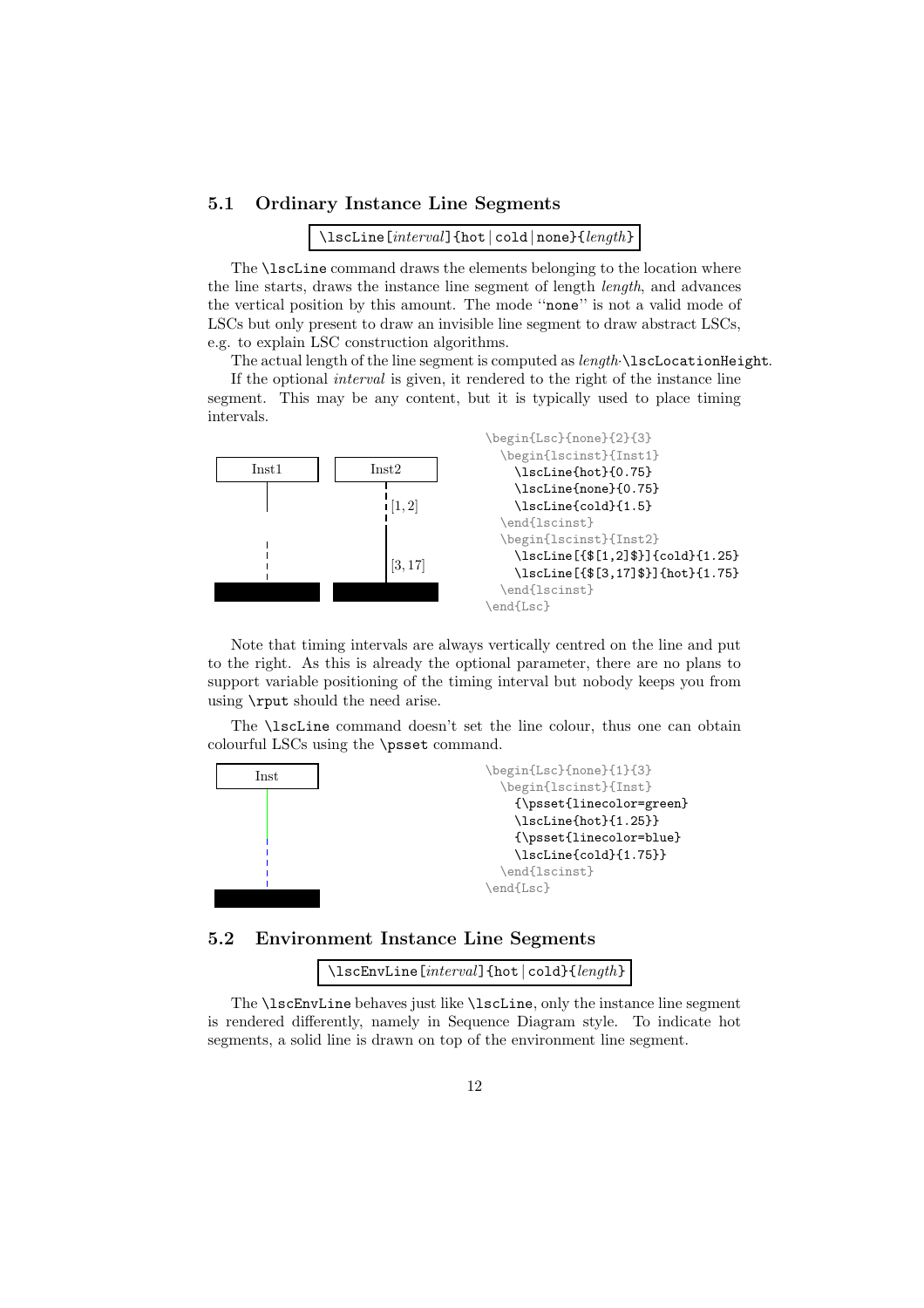

## 6 Messages

Both message kinds distinguished by [Klo03] are supported by two sets of composite commands. For each kind, there is one command to mark the sending location, one command to mark the reception location, and one command to finally draw the arrow.

The difference between both is only the shape of the arrow, it is not enforced that instantaneous messages are drawn horizontally without slope.

Both also don't define the line colour, i.e. one can obtain coloured arrows using \psset (cf. Section 5.1).

Self messages are currently not supported. If the sending and reception lie on the same instance line, then the arrow's line coincides with the instance line and only the arrow itself and the annotation will be visible.

#### 6.1 Asynchronous Messages

| $\text{lscAsynSnd}\{id\}$                |
|------------------------------------------|
| $\text{lscAsynRcv}\{id\}$                |
| $\{\lambda\$ (hot $\{cold\}$ $\{label\}$ |

If \lscAsynSnd and \lscAsynRcv occurred exactly once within an FullLsc or Lsc environment, then a following \lscAsyn command with the same id draws the arrow annotated with label.

The  $id$  can be reused for another message within the same LSC after  $\iota$ scAsyn has been called, but this is not considered good style.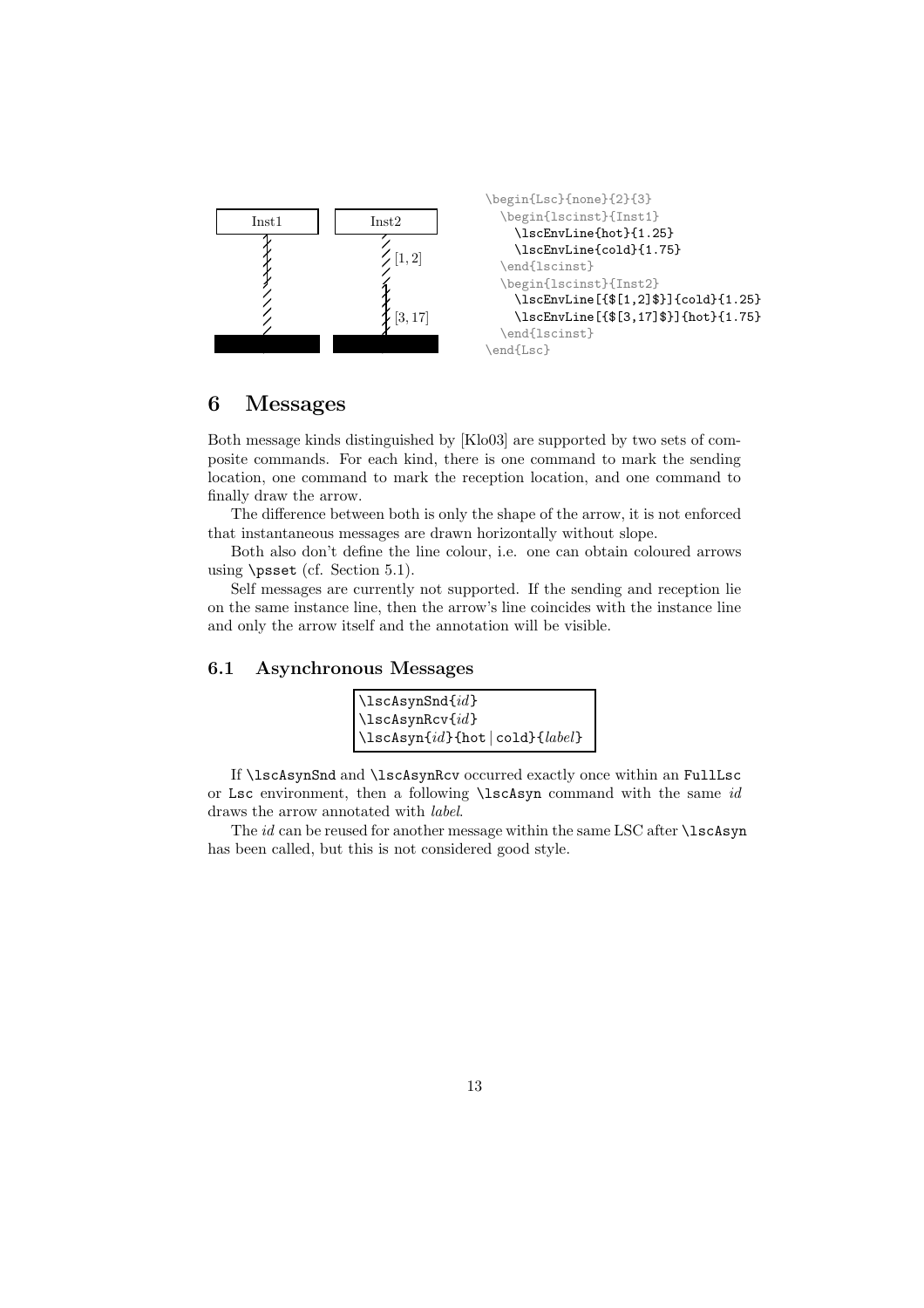

Note that the closing commands of composite commands, like \lscAsyn in the example, are by convention collected below all instance environments. It is by no means necessary, as explained above, but thereby one provides a common place to look for all definitions.

#### 6.2 Instantaneous Messages

| $\verb \llscInstSnd{#d}$                   |
|--------------------------------------------|
| $\verb \llscInstRcv{\text{}} id\text{}$    |
| $\text{lscInst}\{id\}$ {hot   cold}{label} |

The composite command for instantaneous messages is operated exactly like \lscAsyn and friends (cf. Section 6.1).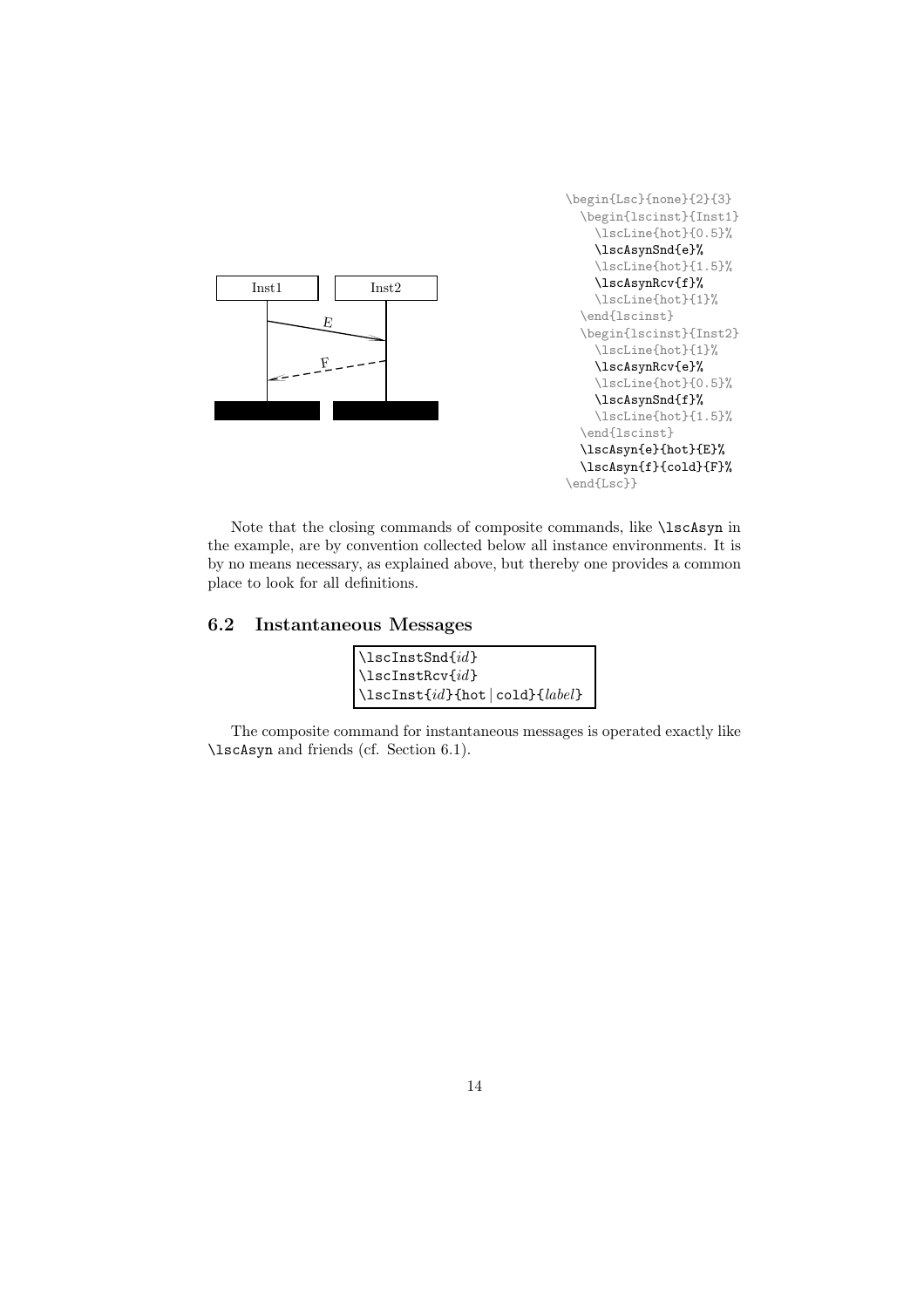

#### 6.3 Self Messages

Self messages are not a third category but both asynchronous and instantaneous messages may well begin and end at the same instance line.



Currently, the shape is fixed, i.e. the arrow extends to the right of the instance line and has "armlength" 0.5 pstricks units.

# 7 Conditions

Conditions can be rendered using an atomic command and a composite command. The former command is provided for convenience for the frequent case that a condition spans only a single instance line (narrow condition). In this case, all information, i.e. the location, the temperature, and the label, can be given immediately.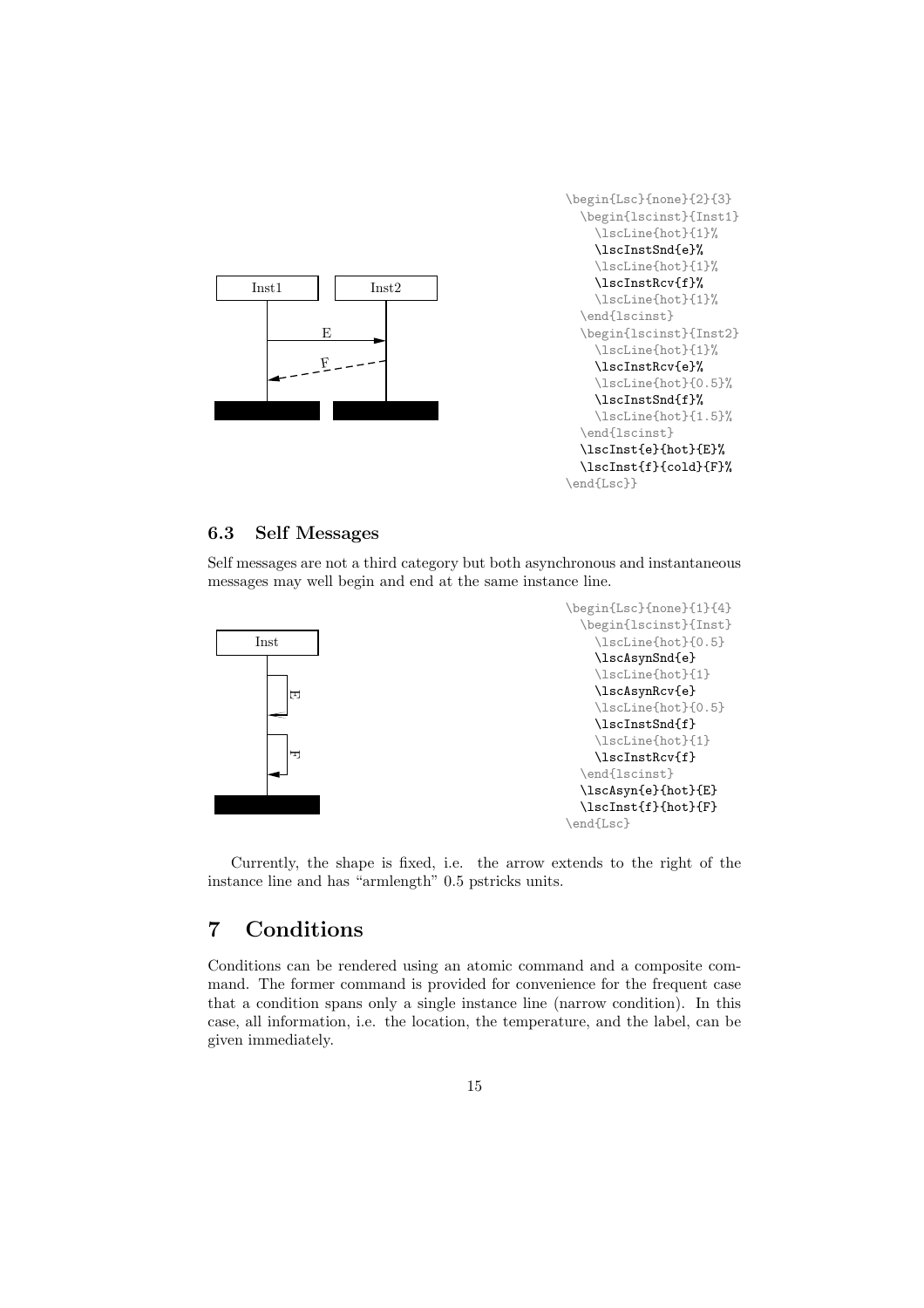A wide condition may also span only one instance line but it may also cover more.

#### 7.1 Narrow Conditions



The \lscCond command renders a condition kandis at the current position.



The size of the kandis scales with the size of label's box. This has the effect that it is rather low if label has neither over- nor underlength and it scales unproportionally if label has multiple lines. The former issue can be addressed using \rule or \phantom, the latter will have to be addressed by a smarter kandis drawing macro within lsc.sty.

#### 7.2 Wide Conditions



The \lscWidecondOn and \lscWidecondOff commands add locations to a wide condition. They have to occur on exactly the same height and consecutively. Use \lscWidecondOn for those instances to which the condition applies and \lscWidecondOff otherwise.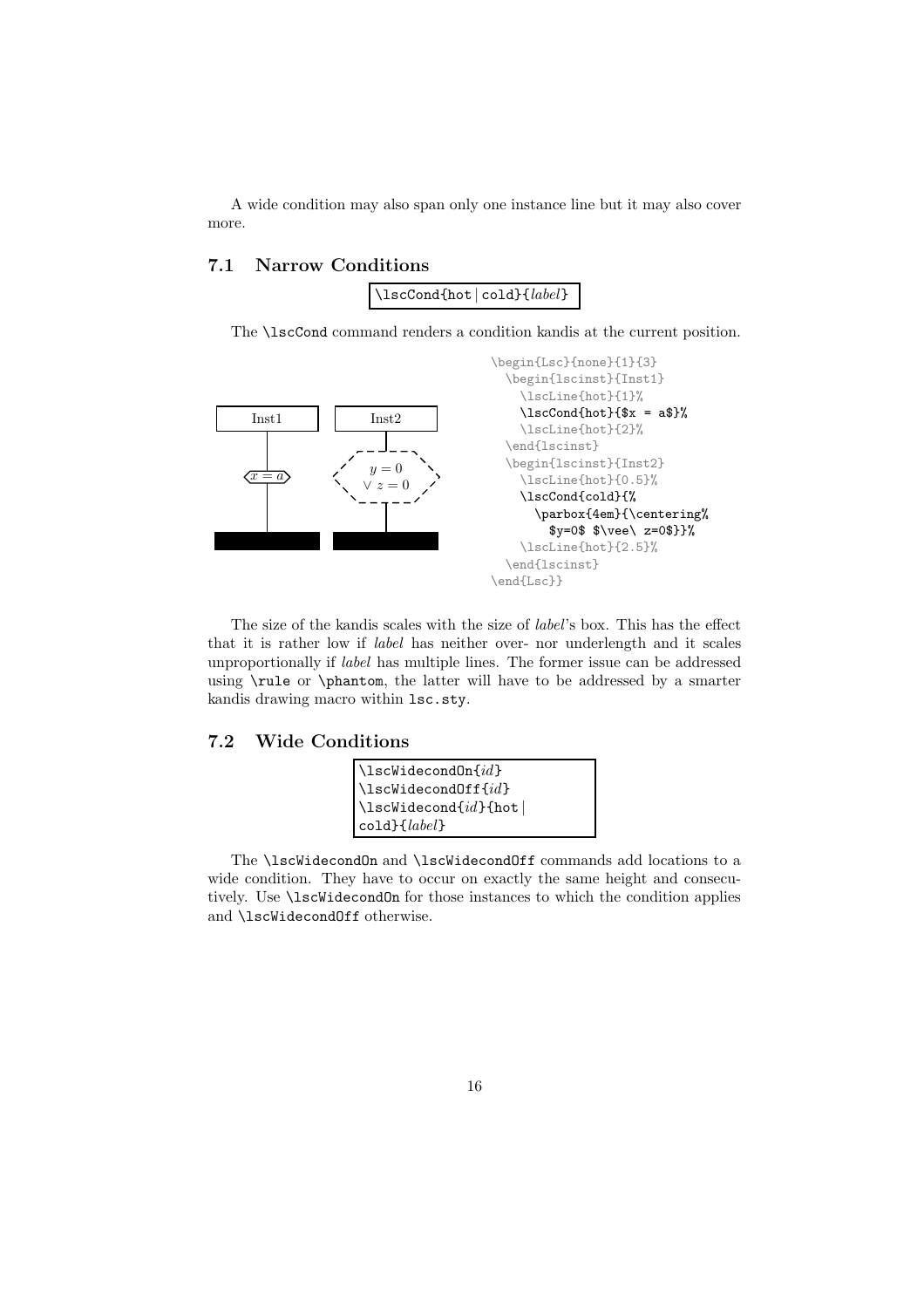

The label is set in the centre of the kandis. If the condition doesn't apply to the central location, one may need to add some offset like in the example above to avoid the instance line segment running through the label.

Note that the size of wide conditions is fixed, i.e. it does in particular not scale with the height of label's box. As a consequence, label should fit onto a single line.

#### 7.3 Colourful Conditions

The appearance of narrow conditions, and in particular the colour of its outline, cannot be easily manipulated because narrow conditions are "scheduled" and drawn when the next instance line segment is drawn (cf. Section 13). Thus changing the colour of the outline applies to all elements which are drawn together with the instance line segment, in particular the instance line itself.

If wide conditions are sufficient (cf. Section 7.2), their colour can be modified as shown in the following example.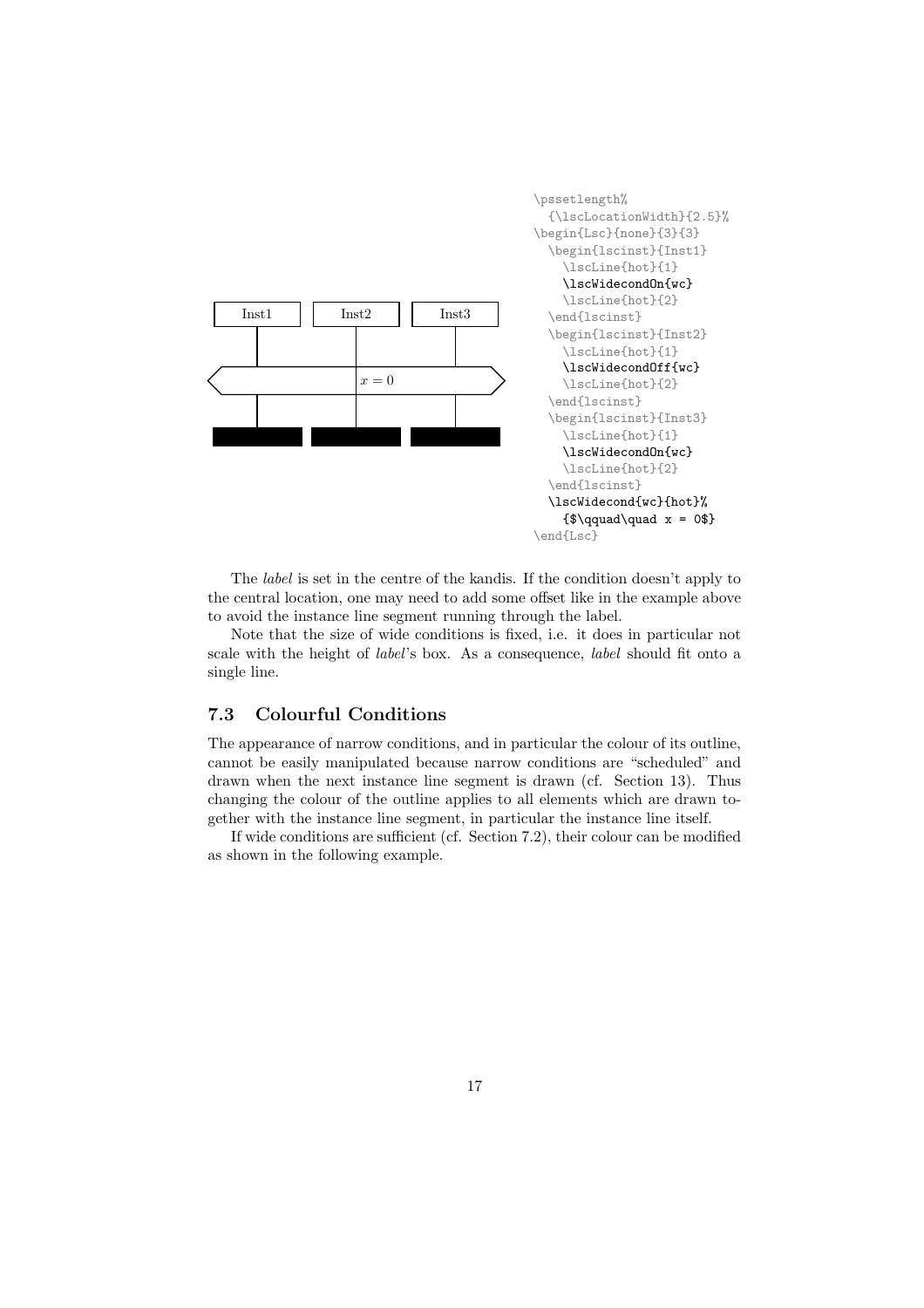

# 8 Local Invariants

| $\text{lls}$ CLocinvStart $\{id\}$                                                  |
|-------------------------------------------------------------------------------------|
| $\text{lscLocinvBegin}\{id\}$                                                       |
| $\text{lscLocinvEnd}\{id\}$                                                         |
| $\lesssim$ LscLocinv $[r 1]\{id\}$ {incl excl}{incl excl}{hot cold}{ <i>label</i> } |

The commands \lscLocinvBegin (or, synonymously, \lscLocinvStart) and \lscLocinvEnd mark the beginning and end position of local invariant id.

The \lscLocinv command renders the local invariant id. The position of the vertical line to which the kandis is connected can be controlled by the optional parameter (default: 'r' (to the right)).

The third and fourth parameters select whether the ends are inclusive ('incl') or exclusive ('excl'). Inclusive ends are rendered with a filled circle and exclusive ends with a non-filled circle (just like jumps are indicated in function graphs). This is different from [Klo03] where the kandis is rotated by 90 degrees and inclusive ends are indicated by having the kandis end in a rectangular shape instead of triangular. The drawback is that a both-inclusive local invariant looks like a rotated action box and doesn't resemble conditions at all.<sup>4</sup>

 $4$ And – first of all – it seemed easier to render the shape we chose.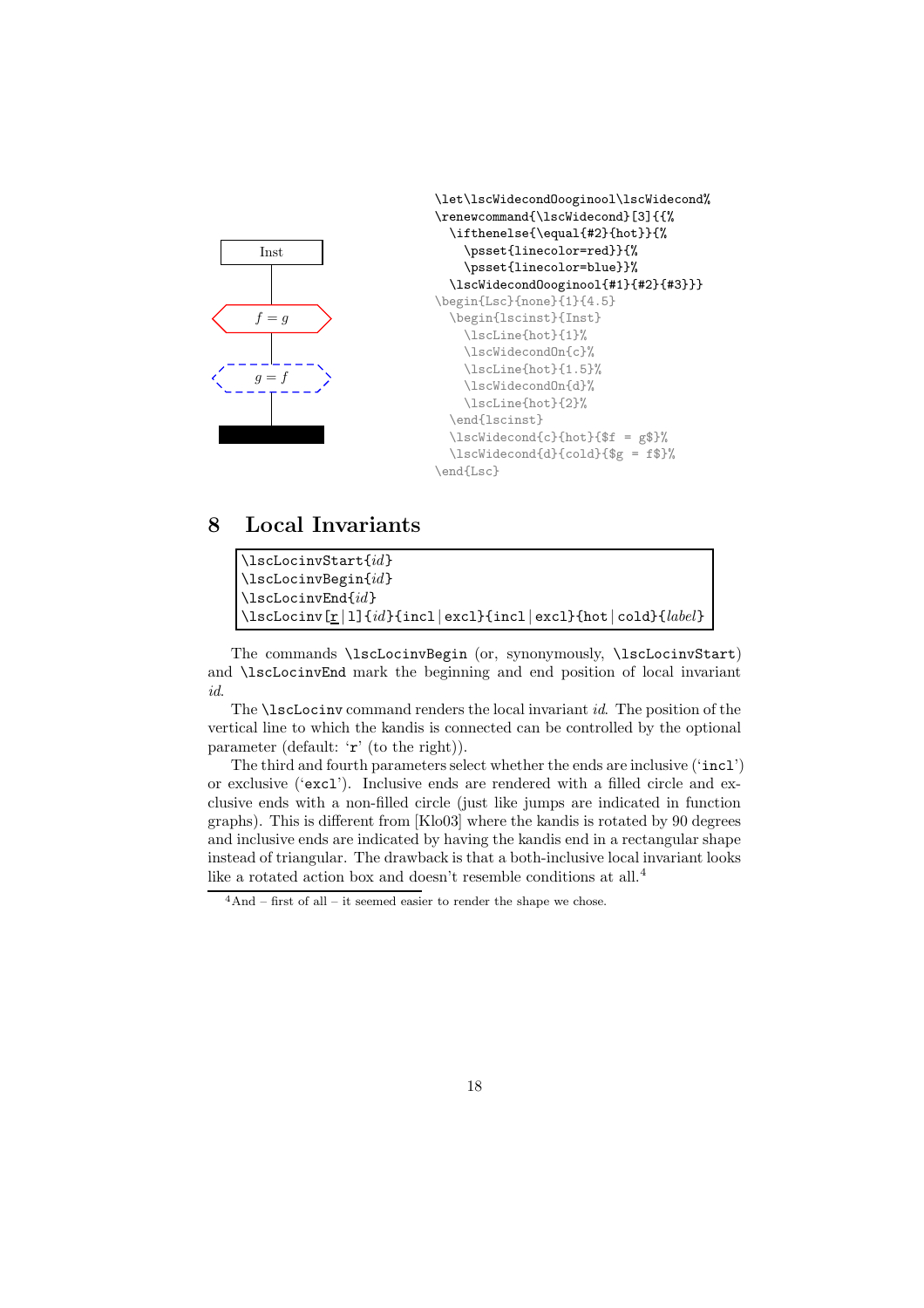

In the example above, we used a simregion (cf. Section 13) to highlight the point where the local invariant connects to the instance line in lack of other elements. Local invariants in the wild typically end at simultaneous regions with other elements as the LSC's automaton becomes non-deterministic otherwise.

Note that the local invariant kandis behaves like that of narrow conditions. That is, it looks too low if label has no over- or underlength and it scales unproportionally with multiline labels (cf. Section 7.1).

Further note that the box boundary of the LSC doesn't consider the amounts by which local invariants kandis stand out to the left or the right. One has to explicitly treat kandis overlapping other text by adding vertical space to the left or the right.<sup>5</sup>

\lscLocinvOffset

The length **\lscLocinvOffset** (default: 0) is added to the horizontal distance between instance line and local invariant. To move the local invariant further outwards, set it to a positive number and to move it further inwards, set it to a negative number.

 $5$ Technically the problem is that the box boundary is determined when the Lsc environment is opened. At this point in time the extension of local invariants is not yet known. And the dimension cannot be changed afterwards (as far as the author knows).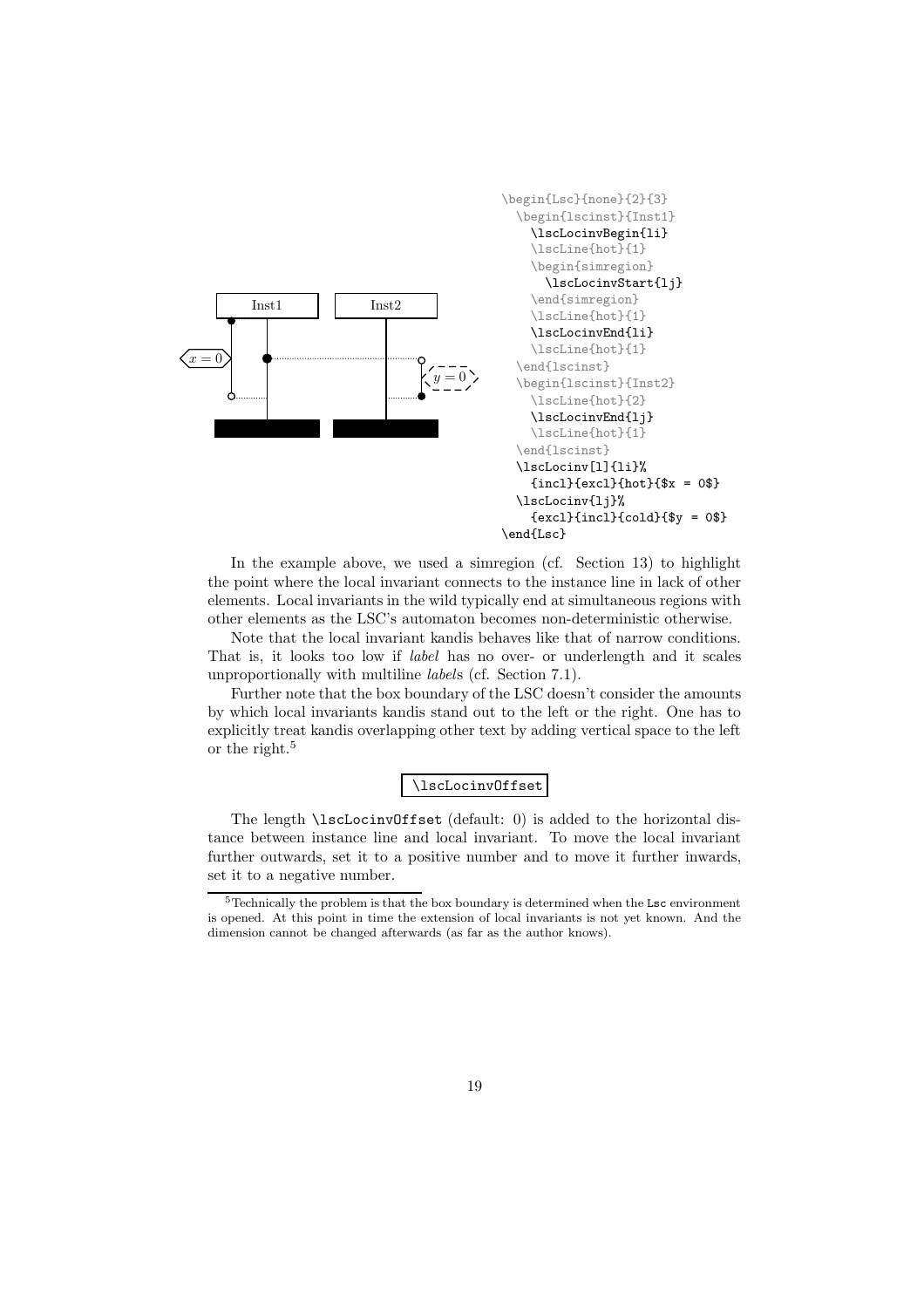

The vertical position of the kandis is fixed. It is always drawn centred between the beginning and end point.

## 9 Timer Sets, Timer Resets, and Timeouts

| $\{\text{lscTimerSet}[\underline{r}   1] \{label\}$                            |  |
|--------------------------------------------------------------------------------|--|
| $\setminus$ lscTimerReset[r 1]{ <i>label</i> }                                 |  |
| $\left[\Delta\right]$ \lscTimeout[ $\underline{r}$ ][ $\left\{label\right\}$ ] |  |

The atomic commands \lscTimerSet, \lscTimerReset, and \lscTimeout render the timer symbols. The position of the hourglass symbols can be controlled by the optional parameter (default: 'r' (to the right)).

The parameter label is not an identifier as used with composite commands but arbitrary text. To connect, e.g., timer setting and timeout they should obtain the same label.

A timer type is currently not explicitly supported. It may be written as part of the label.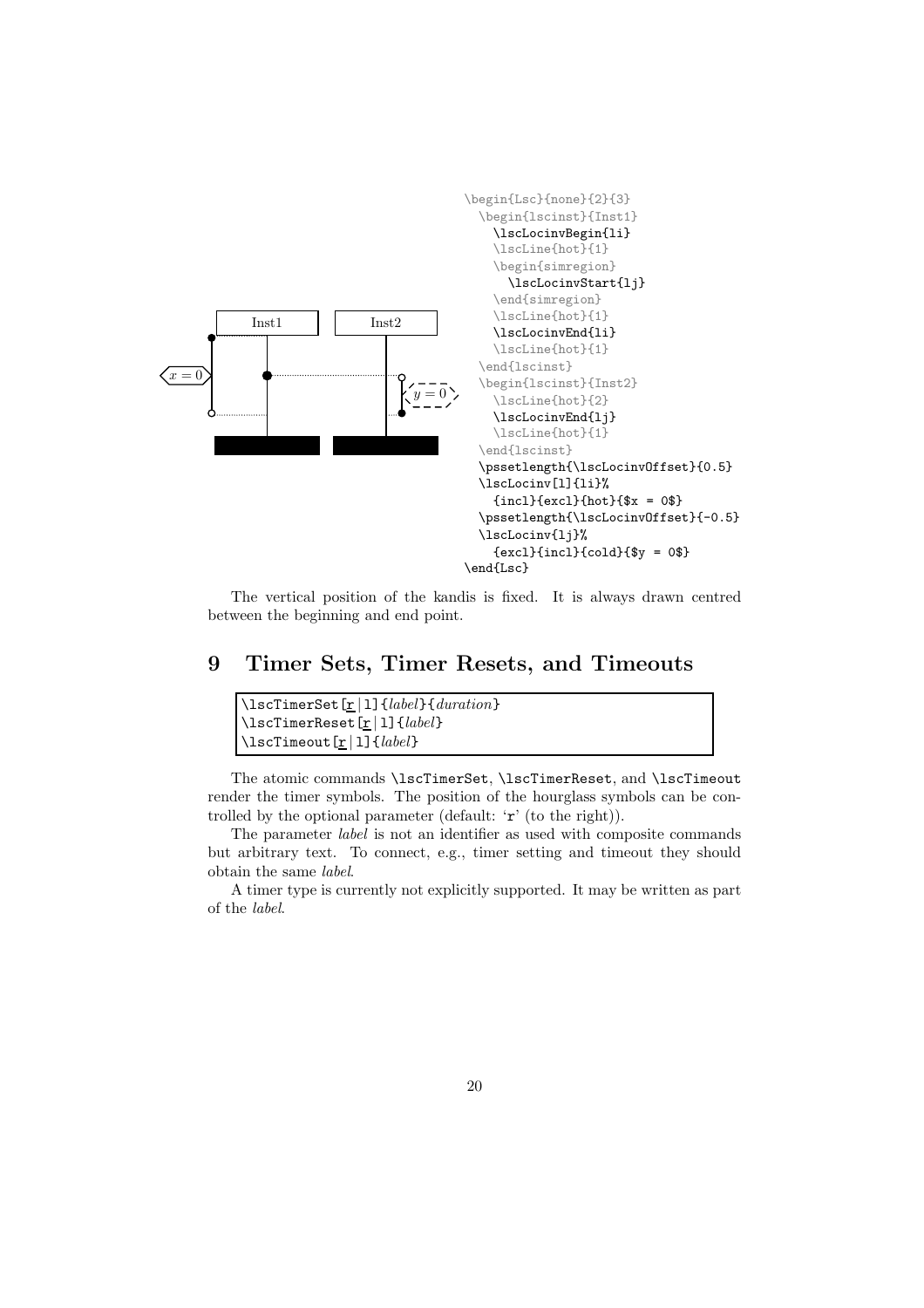

# 10 Actions

\lscAct{label}

The atomic command draws a rectangular action symbol annotated with label.



# 11 Self Destructions

\lscKill

The atomic \lscKill command draws a cross at the current position to indicate termination of the instance. It is typically not followed by any more \lscLine commands.

There is no explicit deletion arrow (like there is a creation arrow) since instantaneous messages may be used for this purpose.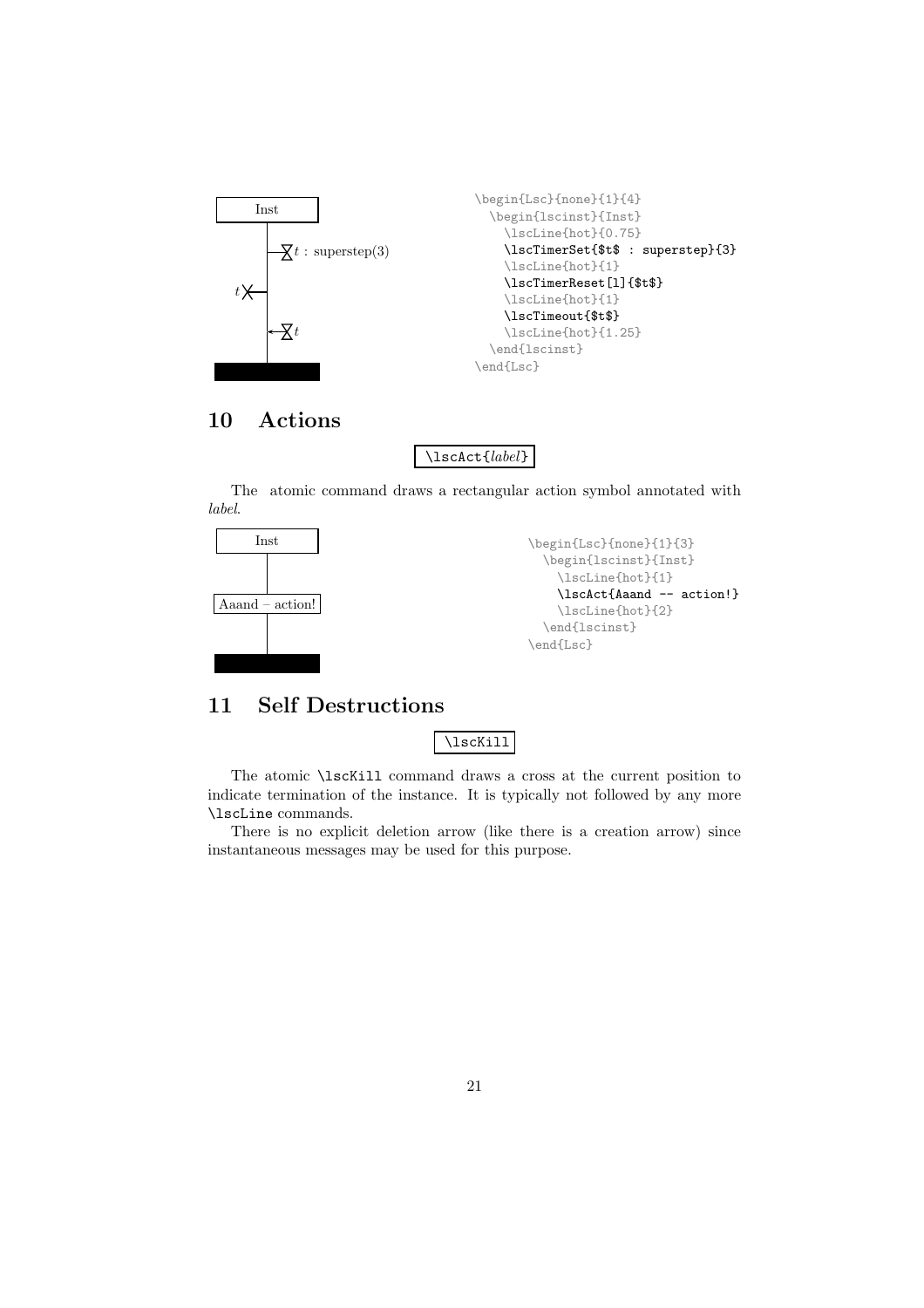

```
\begin{Lsc}{none}{2}{3}
  \begin{lscinst}[SD]{Inst1}
    \lscLine{hot}{1.5}
    \lscInstSnd{rip}
    \lscLine{hot}{1}
    \lscKill
  \end{lscinst}
  \begin{lscinst}[SD]{Inst2}
    \lscLine{hot}{1.5}
    \lscInstRcv{rip}
    \lscKill
  \end{lscinst}
  \lscInst{rip}{hot}{RIP}
\end{Lsc}
```
# 12 Coregions

#### \begin{coregion}[l | r]. . . \end{coregion}

The elements and instance line segments enclosed in a coregion environment are marked with a parallel dotted line to indicate that they form a coregion. The optional parameter controls whether the line appears to the left ('l', the default) or to the right ('r') of the instance line. coregion environments shall not be nested.



The coregion environment doesn't set the line's colour so it can be manipulated using \psset. But it does set the width to ensure that the dotted line is noticeable. To change the width one may temporary redefine the internal length \lsc@coregwidth.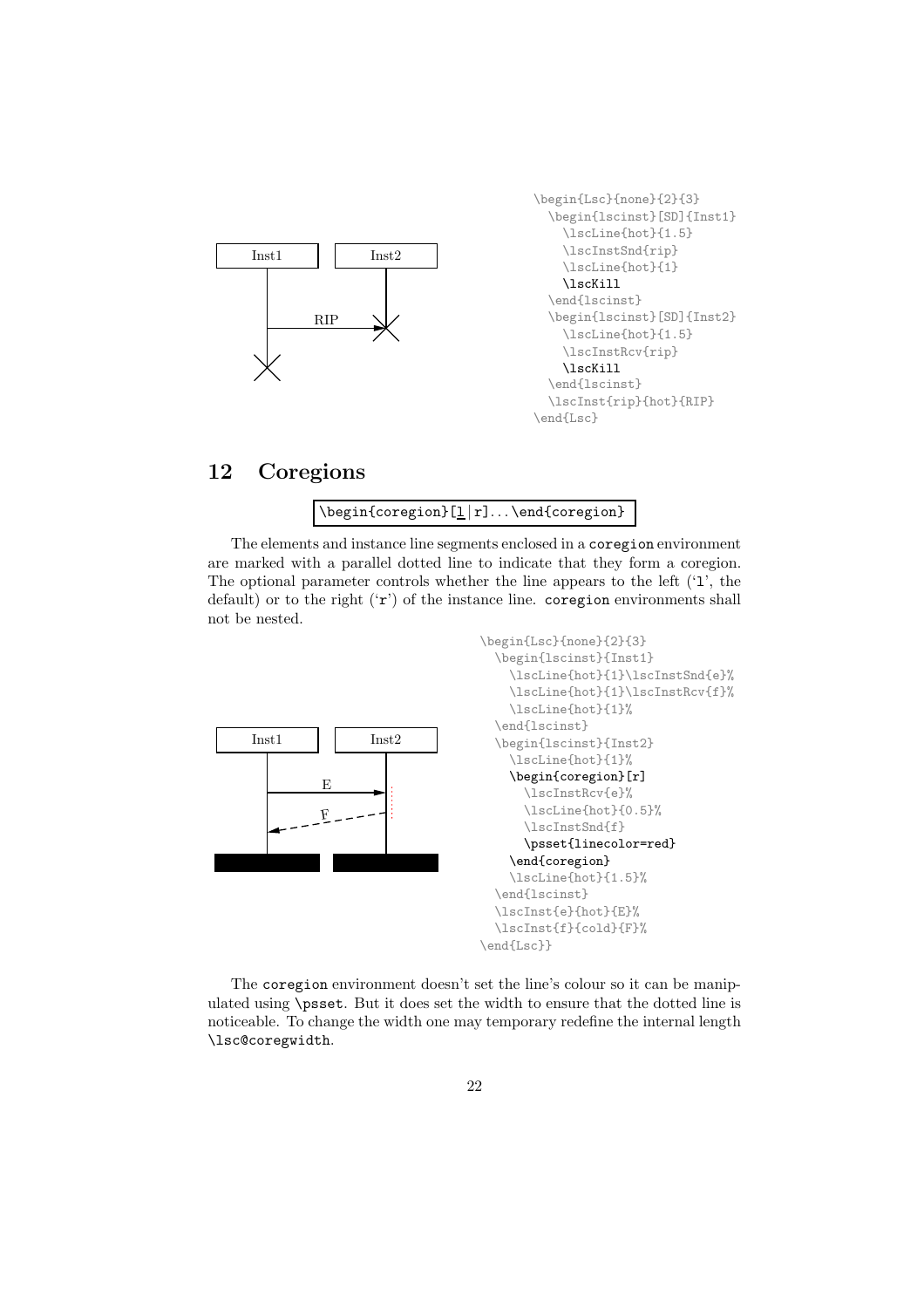The coregion line is drawn when the environment is closed. This has the (not so nice) effect that the line lies above condition kandis, action boxes etc. So currently coregions look best when applied to message ends.

### 13 Simultaneous Regions

```
\begin{simregion}[b|f]...\end{simregion}
```
The elements enclosed in a simregion environment are marked with a large dot to explicitly indicate that they lie in a simultaneous region. The optional parameter controls whether the dot appears behind ('b', the default) or in front of ('f') the elements. simregion environments shall not be nested and shall not comprise instance line segments.





Note that the order of elements (except for cuts) of different kinds in a simultaneous region is not significant. The drawing order is (from bottom to top):

- 1. simultaneous region dot, if it should go into the background
- 2. white background of wide condition behind the instance line (\lscWidecondOn)
- 3. white background of wide condition in front of the instance line (\lscWidecondOff)
- 4. action or narrow condition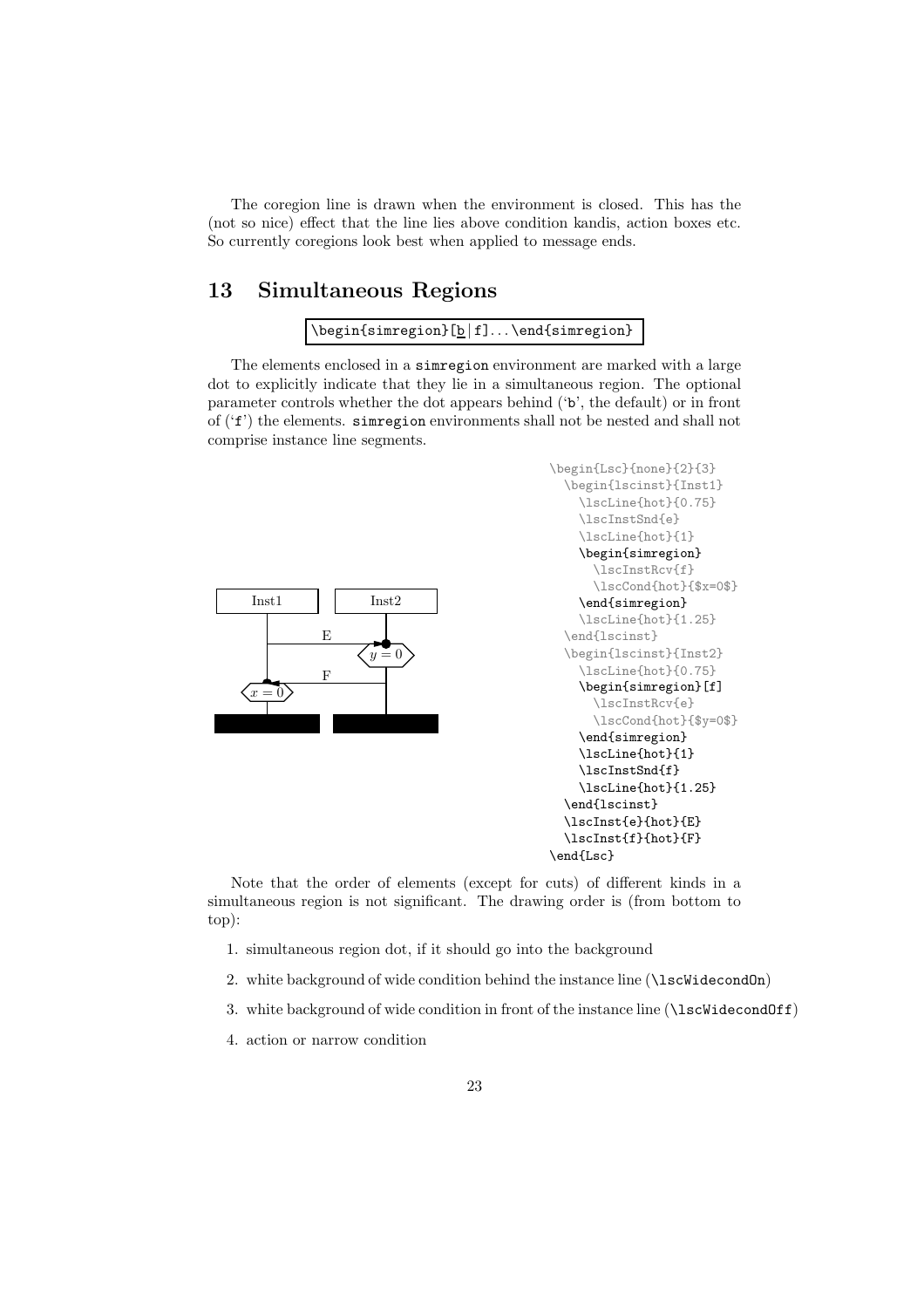- 5. timer set, reset, or timeout
- 6. atom (cf. Section 14.1)
- 7. simultaneous region dot, if it should go into the foreground

Per simregion, at most one action or narrow condition can be drawn. If one really needs to put one above the other (typically sacrificing readability) one may use instance line segments of length 0. Two actions or narrow conditions can also be stacked one above the other using a manually tailored instance line segment in between and a foreground simregion circle like in the following example.



The order of the finalising commands of composite commands and cuts is significant. They are drawn immediately, the one occurring first is drawn first.

### 14 Technicalities

The lsc.sty package is in particular used to describe the semantics of LSCs which depends on the notion of atoms and cuts, i.e. sets of atoms. There commands introduced in this section are mainly intended to be able to illustrate such descriptions. For example, to show the position of a cut.

#### 14.1 Atoms

| $\lambda$ scAtom $\{id\}$                                                                                                      |
|--------------------------------------------------------------------------------------------------------------------------------|
| $\{\lambda\text{IscLabelAtomAt}\{angle\} \{id\} \{label\}$                                                                     |
| $\begin{array}{ c c c c c }\hline \texttt{lsclabelAtom} \texttt{[ra rb la lb]} \texttt{\{id\}} \texttt{\{label\}} \end{array}$ |

The  $\text{lschrom command marks the (atom(s) at the) current location with a}$ dashed circle and equips it with an identity id. This identity may then be used to label the atom mark.

The command **\lscLabelAtomAt** puts the *label* at position *angle* relative to the atom mark with identity id.

The command \lscLabelAtom is a shortcut for the most common angles. The default is  $-45$  degrees ('ra' (right above)), the other options are  $-135$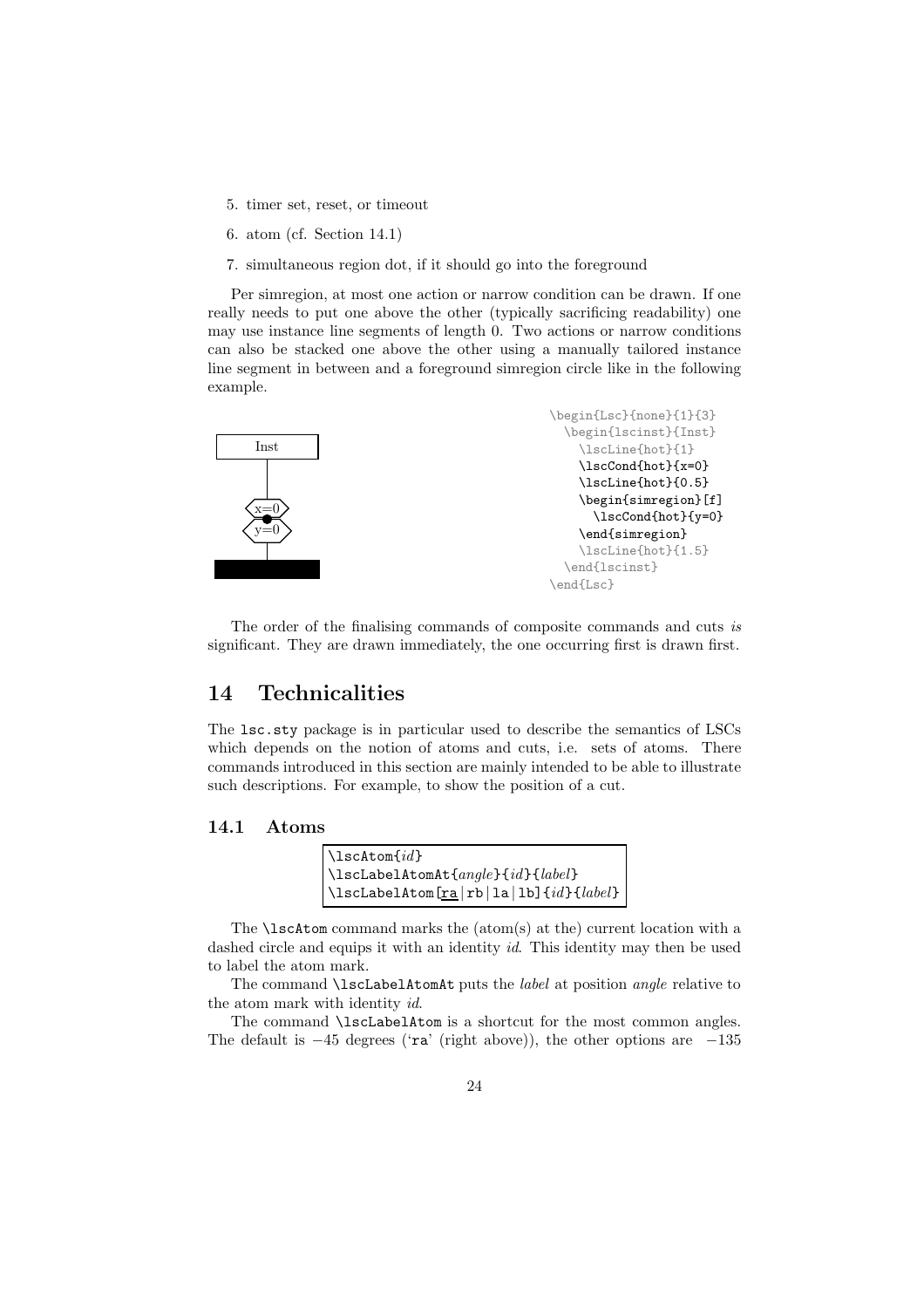

degrees ('rb' (right below)), 45 degrees ('la' (left above)), and 135 degrees ('lb' (left below)).

#### 14.2 Cuts

| \lscCut                        |
|--------------------------------|
| $\{\text{lscSetCutColor}\}$    |
| \lscSetCutLinestyle{linestyle} |
| $\{\text{lscSetCutWidth}\}$    |

The \lscCut atomic command draws a vertical line at the current position indicating the location of the cut on the current instance line. The line is connected to the last existing cut on the left. There shall not be more than one \lscCut command per instance line.

The command **\lscSetCutColour** sets the colour to the colour name *colour* (default: red), \lscSetCutLinestyle sets the line style to *linestyle* (default: solid), and **\lscSetCutWidth** sets the width to *length* (default: 3pt).



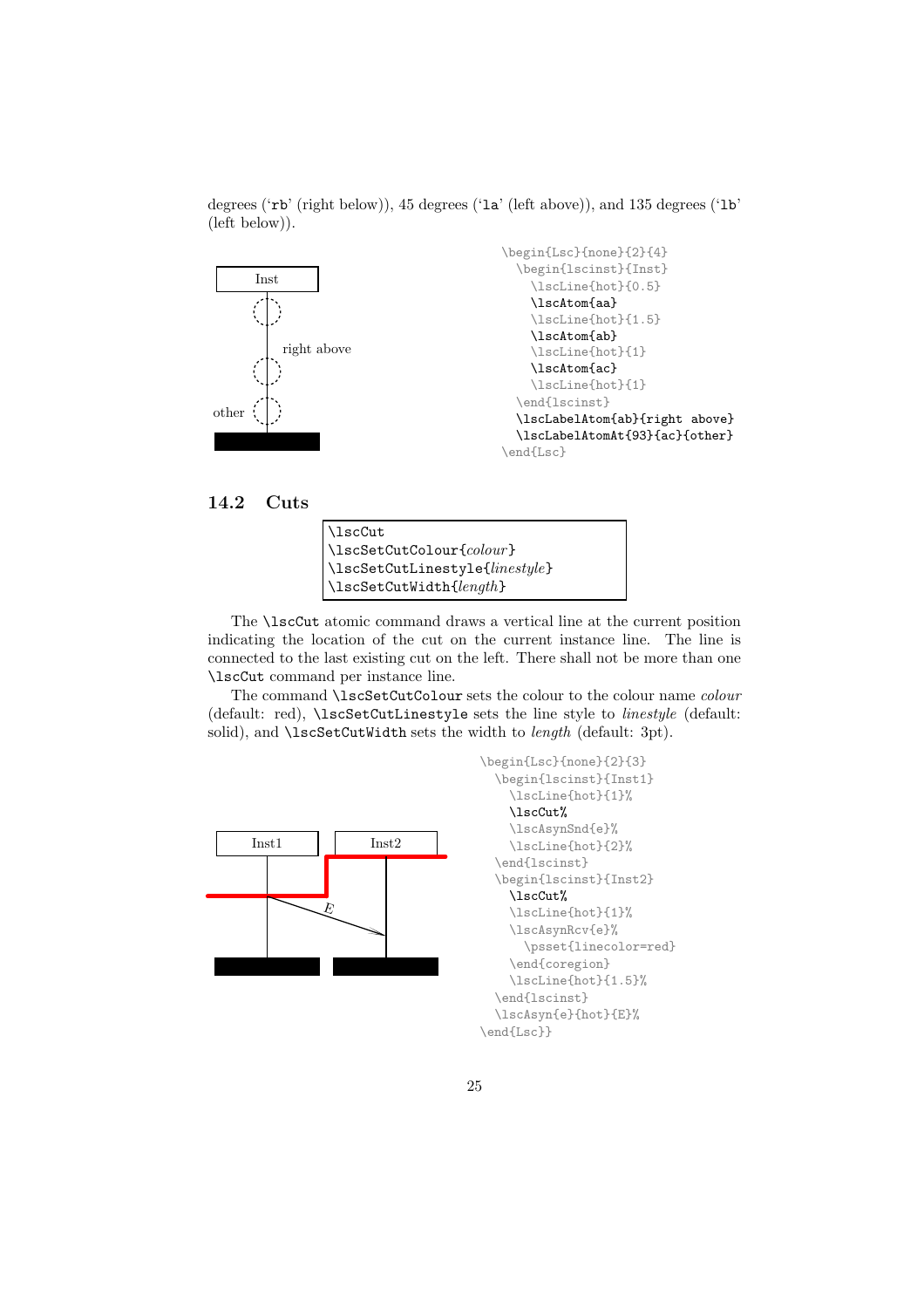| $\lambda$ lscNamedCut $\{id\}$                                 |
|----------------------------------------------------------------|
| $\{\text{lscSetNamedCutColour} \}$                             |
| $\left\{ \times \text{SetNamedCutLinestyle}\{id\} \} \right\}$ |
| $\{\text{lscSetNamedCutWidth}\{id\}\}$                         |

To allow multiple cuts in a single LSC, there is a corresponding set of commands for named cuts. They take an id as first parameter.

If not set explicitly, the colour, line style, and width of named cuts is inherited from the general cut colour, line style, and width as set by \lscSetCutColour, \lscSetCutLinestyle, and \lscSetCutWidth.



To avoid cuts to hide each other, one will typically add very short instance line segments in between as shown in the example above.

Using line style 'none' one can easily obtain an animation effect as shown in the following example.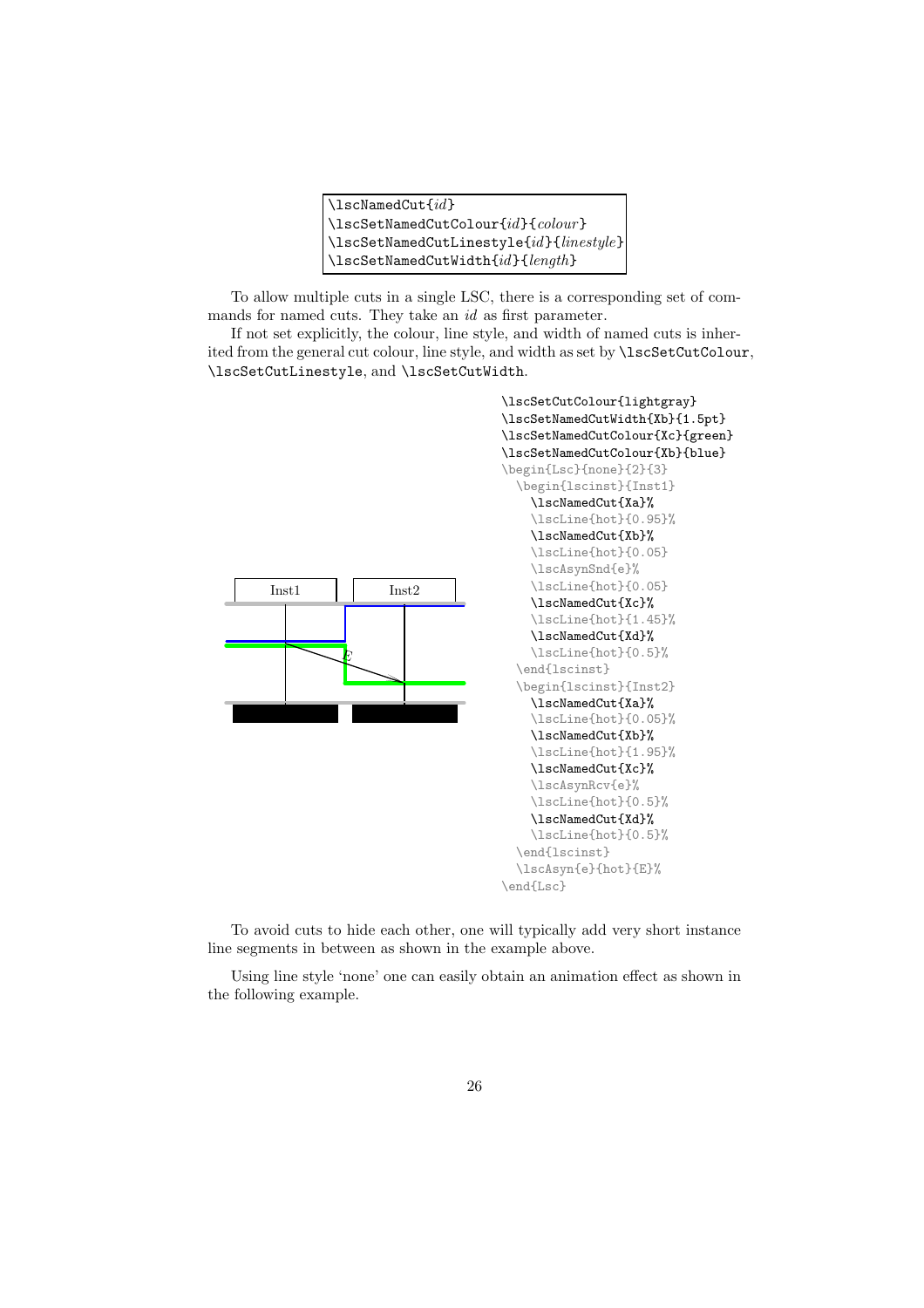

14.3 Putting Stuff at the Current Location

\lscPut{stuff }

The **\lscPut** command typesets stuff at the current location. This is useful to put additional labels or elements for which there is no explicit support.

We use  $\text{Ser}$ , for example, to draw the dashed frames indicating the location dimensions in Figure 2.

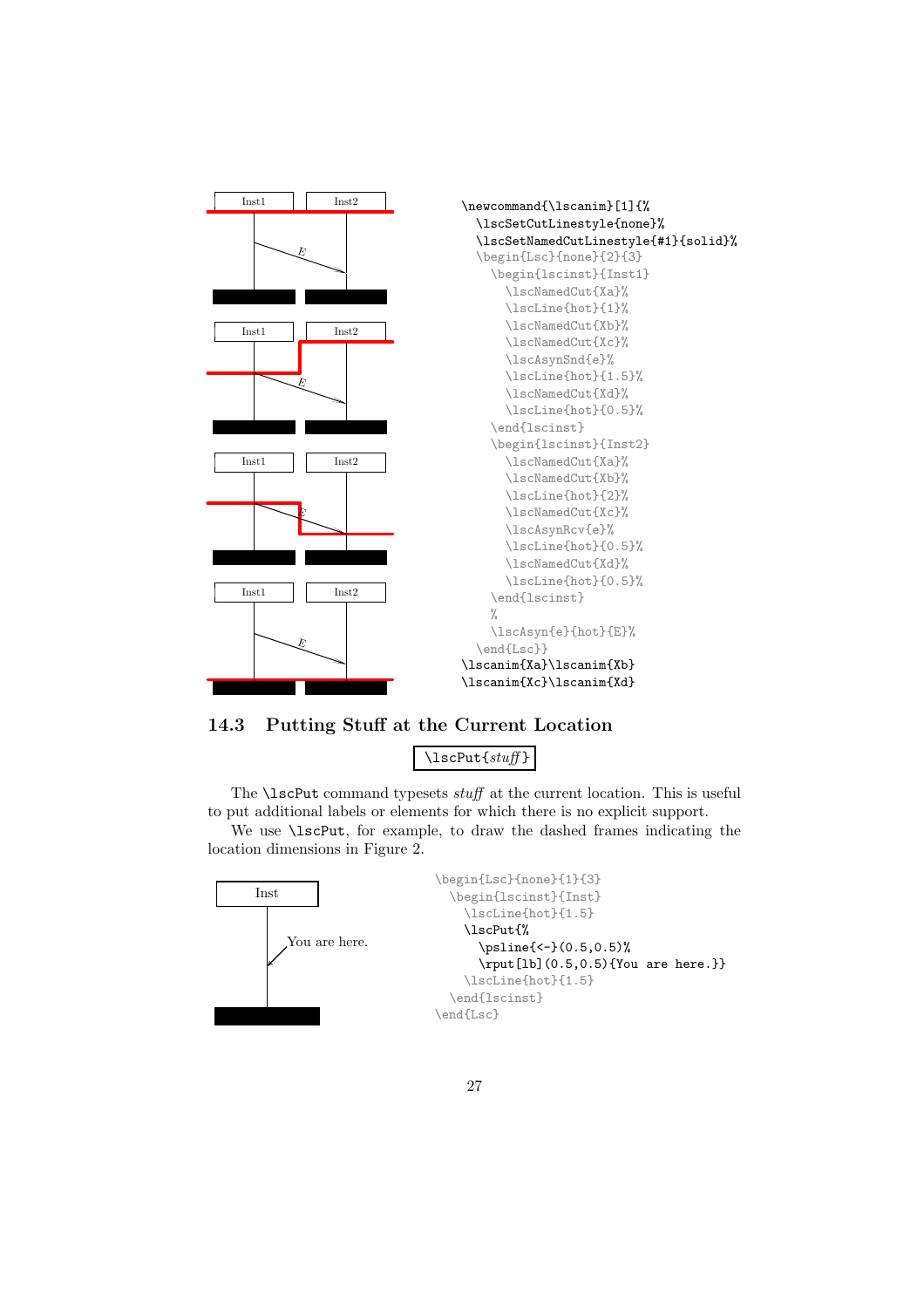# 15 Typesetting Play-Engine LSCs

As mentioned in the introduction, lsc.sty in general renders LSC in the style of [Klo03]. But it provides a couple of commands which support the typesetting of LSCs in the play-engine style.

In cases where the play-engine style is not supported, it may be sufficient to modify the existing elements, for example, by manually adding an hourglass to an action box to represent the saving of a timer.

#### 15.1 Actors, Clocks, and Environments

| <b>\lscActor</b> |  |
|------------------|--|
| \lscClock        |  |
| <b>\lscEnv</b>   |  |

The \lscActor, \lscClock, and \lscEnv draw the symbols which are used to mark the actor, clock, and environment instance line. They are best used as the label of a 'noboxSD' instance.





\lscBalloon{existential|universal}{stuff}

The \lscBalloon command draws think balloons that are used to provide binding expressions of symbolic instances.

They have to be explicitly positioned using, e.g., \lscPut and one has to care for vertical space before the LSC as they are not considered in the computation of the boundary box. That is, symbolic instances can at best be called semisupported.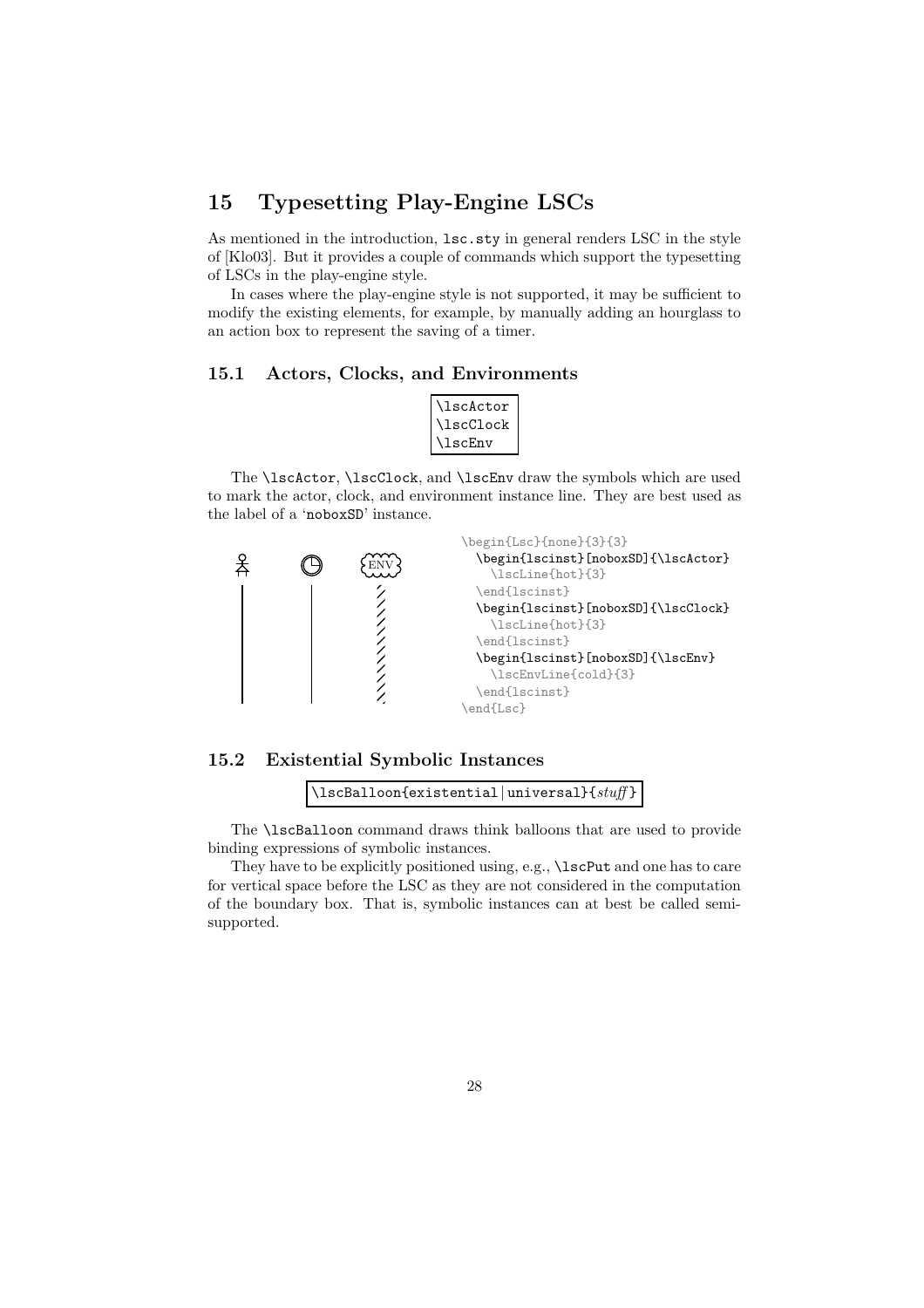

The combination on the right above is not a well-formed LSC instance. It is only used to demonstrate both kinds of loops in the same figure.

### 15.3 Branching, Subcharts, and Loops

Both branching and loops are based on subcharts. Subcharts are not directly supported but can be simulated by putting frames using \lscPut.

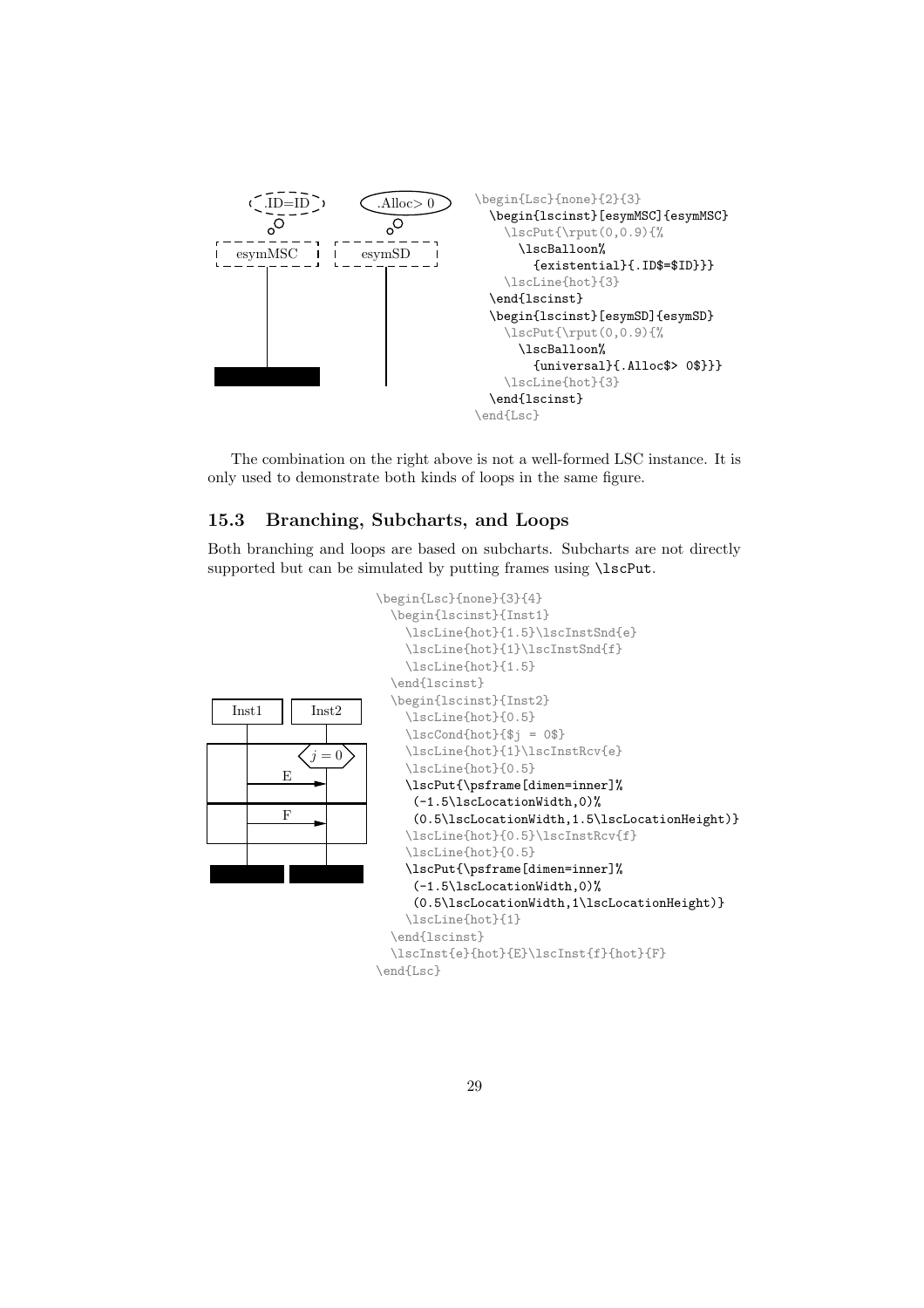

# 16 Tricks and Tweaks

#### 16.1 Linewidth

All parts of the LSC (except for cuts) are rendered with the current pstricks linewidth. That it, if the lines appear too fat they can be globally be changed using \psset.



#### 16.2 Scaling

LSCs can be scaled by changing the width and height of locations (cf. Section 4.3) keeping the size of text. To scale the LSC including all annotations, the FullLsc and Lsc environments can be passed to a **\scalebox** command.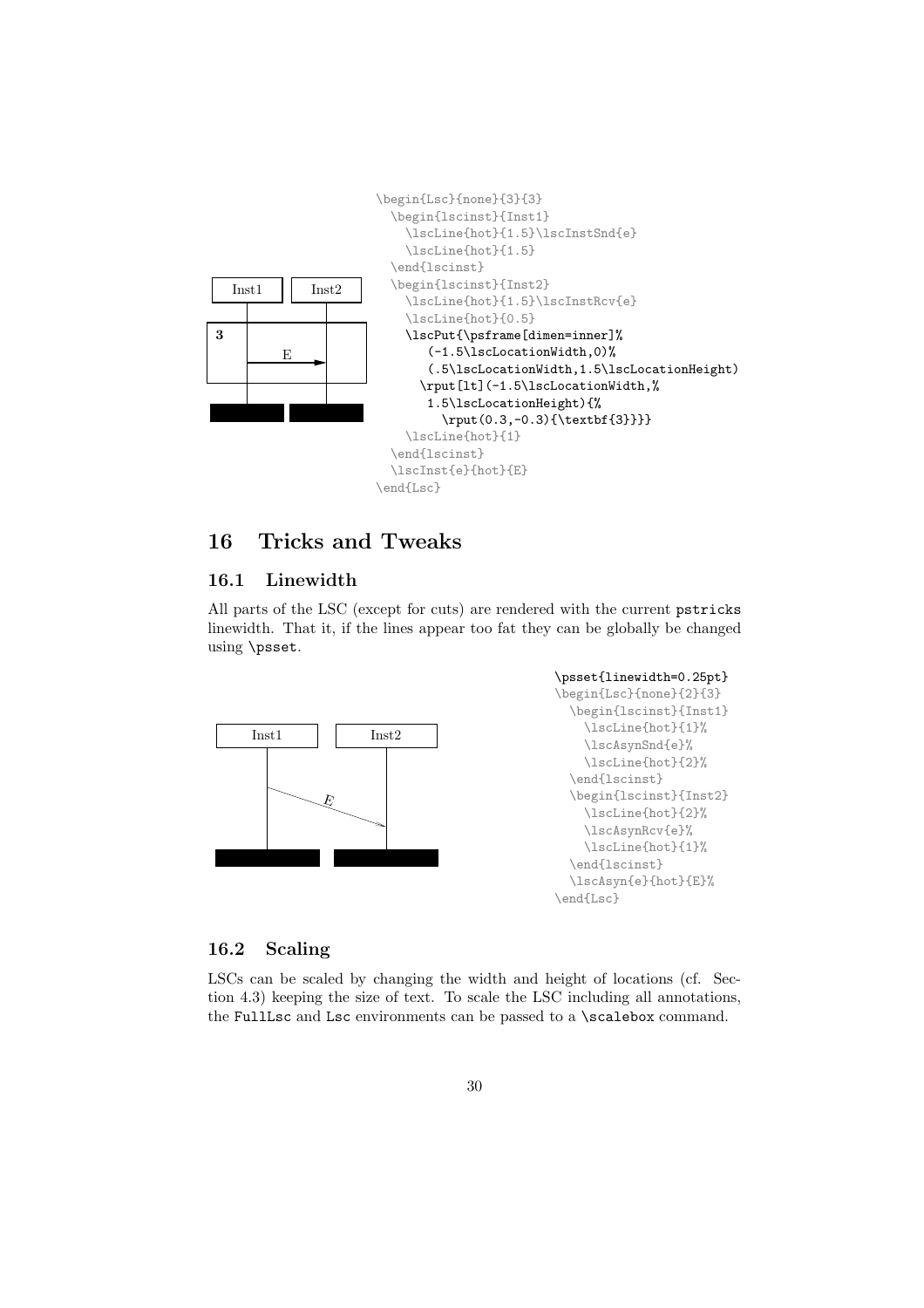

\newcommand{\scalex}{% \begin{Lsc}{none}{2}{3.5} \begin{lscinst}{\$i\_1\$} \lscLine{hot}{1}% \lscAsynSnd{e}% \lscLine{hot}{2.5}% \end{lscinst} \begin{lscinst}{\$i\_2\$} \lscLine{hot}{2}% \lscAsynRcv{e}% \lscLine{hot}{1.5}% \end{lscinst} \lscAsyn{e}{hot}{\$E\$}% \end{Lsc}

 ${\verb|\pssetlength{\verb|\lsclocationWidth}{2}|}$ \pssetlength{\lscLocationHeight}{0.666} \scalex}%

{\pssetlength{\lscLocationWidth}{1.5} \pssetlength{\lscLocationHeight}{0.5} \scalex}%

{\pssetlength{\lscLocationWidth}{1} \pssetlength{\lscLocationHeight}{0.333} \scalex}%

\scalebox{0.5}{\scalex}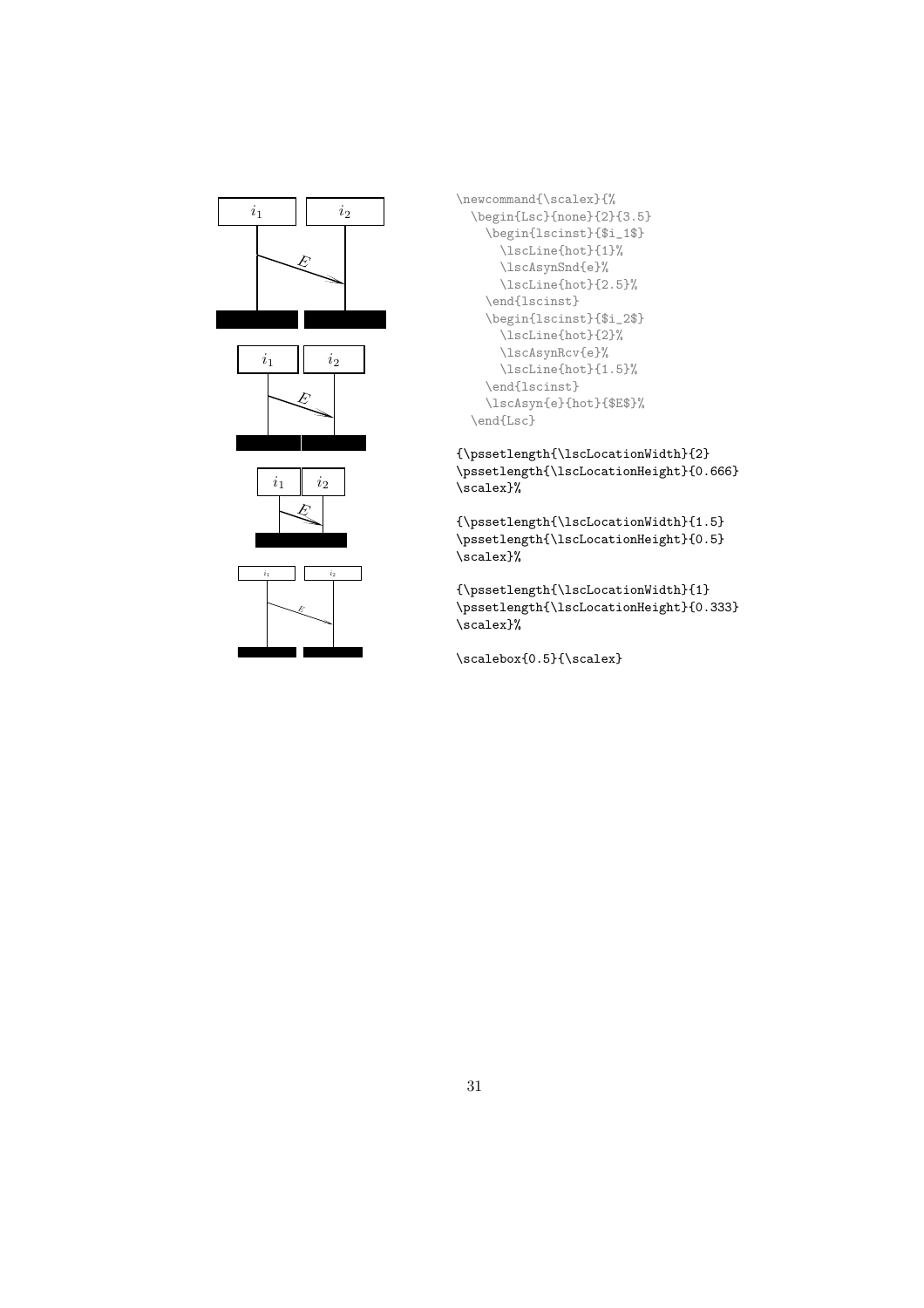# Index

action, 2, 21 activation mode, 2 actor, 26 actor instance line, 2 atom, 22 atom mark, 22 atomic command, 3 b , 21 balloon, 26 binding expression, 26 Bos, V., 3 b o x boundary , 4, 9 , 17 branch, 27 categories, 3 clock, 26 cold, 1 cold , 4, 5 command atomic, 3 composite, 3 common sublanguage, 2 composite command, 3 condition narrow, 15 narro w condition, 5 wide, 15 con vention, 12 coregion, 20 coregion , 20 creation arrow, 8 cut, 23 $multible, 24$ named, 24 deletion arrow, 19 developmen t process, 1 dialects, 1 Diamantini, M., 3 drawing order, 21 dynamic binding, 2 environment, 3, 26

esymMSC , 7 esymSD , 7 exclude observations, 2 existential , 4 exploded view, 4 f , 21 fat, 28 flush, 5 forbidden elements, 2 formal verification, 2 FullLsc , 5 hot, 1 hot,  $4, 5$ instance line actor, 26 clock, 26 environment, 26 interpretation, 2, 6 interpretations, 2 kandis, 4 la , 22 la yout, 3 lb , 23 linewidth, 28 Liv e Sequence Charts, 1 liveness, 1 local in variant, 2 loop, 2, 27 Lsc,  $6$ Lsc,  $4$ LSC dialects, 1 \lscAct , 19 \lscActor , 26 \lscAsyn , 12 \lscAsynRcv , 12 \lscAsynSnd , 12 \lscAtom , 22 \lscBalloon , 26 \lscClock , 26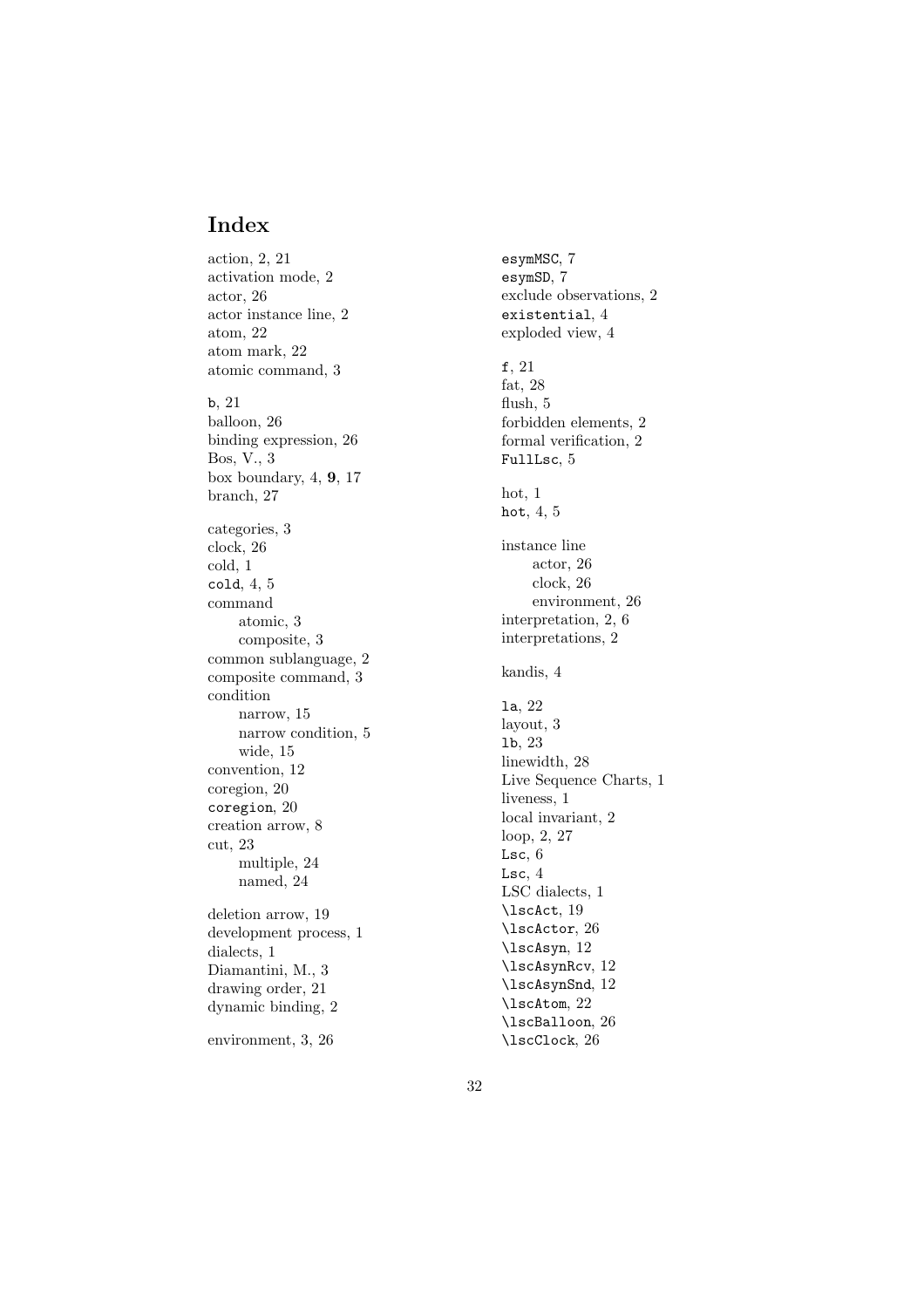\lscCond, 5, 14 \lsc@coregwidth, 20 \lscCreate, 8 lsccreateinst, 8 \lscCut, 23 \lscEnv, 26 \lscEnvLine, 11 \lscFooterHeightFactor, 10 \lscInst, 13 lscinst, 7 lscinst, 4 \lscInstRcv, 13 \lscInstSnd, 13 \lscKill, 19 \lscLabelAtom, 22 \lscLabelAtomAt, 22 \lscLine, 10 \lscLine, 4 \lscLocationHeight, 9 \lscLocationWidth, 9 \lscLocinv, 16 \lscLocinvBegin, 16 \lscLocinvEnd, 16 \lscLocinvOffset, 17 \lscLocinvStart, 16 \lscNamedCut, 24 \lscPut, 25 \lscSetCutColour, 23 \lscSetCutLinestyle, 23 \lscSetCutWidth, 23 \lscSetNamedCutColour, 24 \lscSetNamedCutLinestyle, 24 \lscSetNamedCutWidth, 24 \lscTimeout, 18 \lscTimerReset, 18 \lscTimerSet, 18 \lscWidecond, 14 \lscWidecondOff, 14 \lscWidecondOn, 14 mandatory, 1

manual intervention, 2, 3 Mauw, S., 3 Message Sequence Charts, see MSC MSC, 1, 3 MSC, 7

msc.sty, 3 MSC2000, 3 narrow condition, 5, 14, 15, 21 noboxSD, 7 none, 4 none, 4 play-engine, 2 play-out, 2 possible, 1 progress, 1 pst-uml.sty, 3 pstricks units, 4 ra, 22 rb, 22 scale, 28 scalebox, 28 scope, 2 SD, 2, 3 SD, 7 Sequence Diagram, see SD, 11 simregion, 21 simregion, 5 simultaneous region, 5, 21, 22 style, 1, 2, 26 play-engine, 26 subchart, 27 symbolic instance, 26 symbolic instances, 2 termination, 19 think balloon, 26 time, 2 timeout, 22 timer, 2 timer reset, 22 timer set, 22 timing interval, 2 UML, 2, 3 universal, 4

weak, 6 wide condition, 15, 21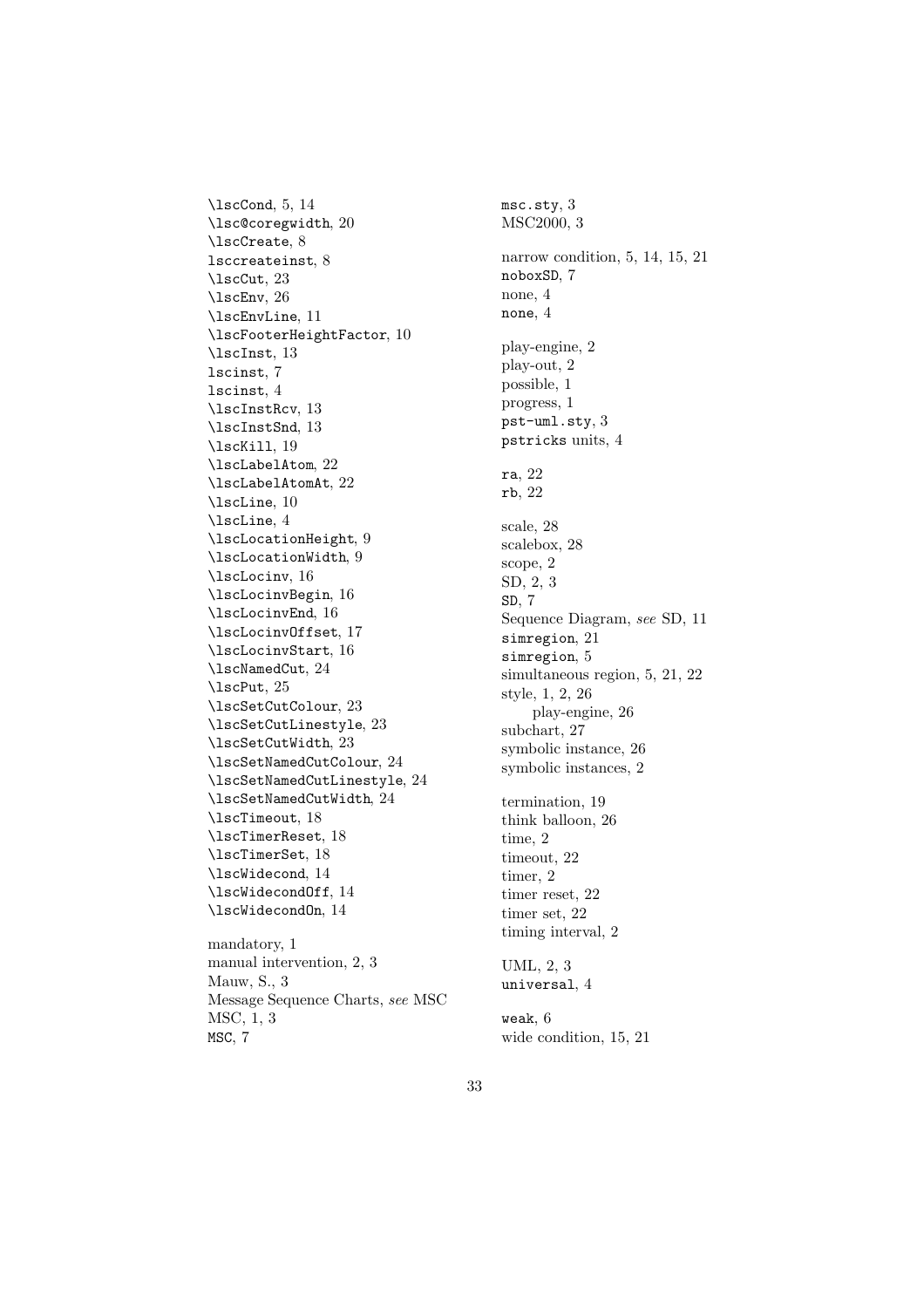# References

- [DH01] Werner Damm and David Harel. LSCs: Breathing life into message sequence charts. Formal Methods in System Design, 19(1):45–80, July 2001.
- [DW05] Werner Damm and Bernd Westphal. Live and let die: LSC-based verification of UML-models. Science of of Computer Programming, 55(1–3):117–159, March 2005.
- [HM03] David Harel and Rami Marelly. Come, Let's Play: Scenario-Based Programming Using LSCs and the Play-Engine. Springer-Verlag, 2003.
- [IT99] ITU-T. ITU-T Recommendation Z.120: Message Sequence Chart (MSC). ITU-T, 1999.
- [Klo03] Jochen Klose. Live Sequence Charts: A Graphical Formalism for the Specification of Communication Behavior. PhD thesis, Carl von Ossietzky Universität Oldenburg, 2003.
- [KW02] Jochen Klose and Bernd Westphal. Relating LSC specifications to UML models. In Hartmut Ehrig and Martin Grosse-Rhode, editors, Proceedings of the Workshop Integration of Software Specification Techniques, INT'02, pages 130–137, April 2002.
- [MB01] Sjouke Mauw and Victor Bos. Drawing Message Sequence Charts with L<sup>A</sup>TEX. TUGBoat, 22(1-2):87–92, March/June 2001.